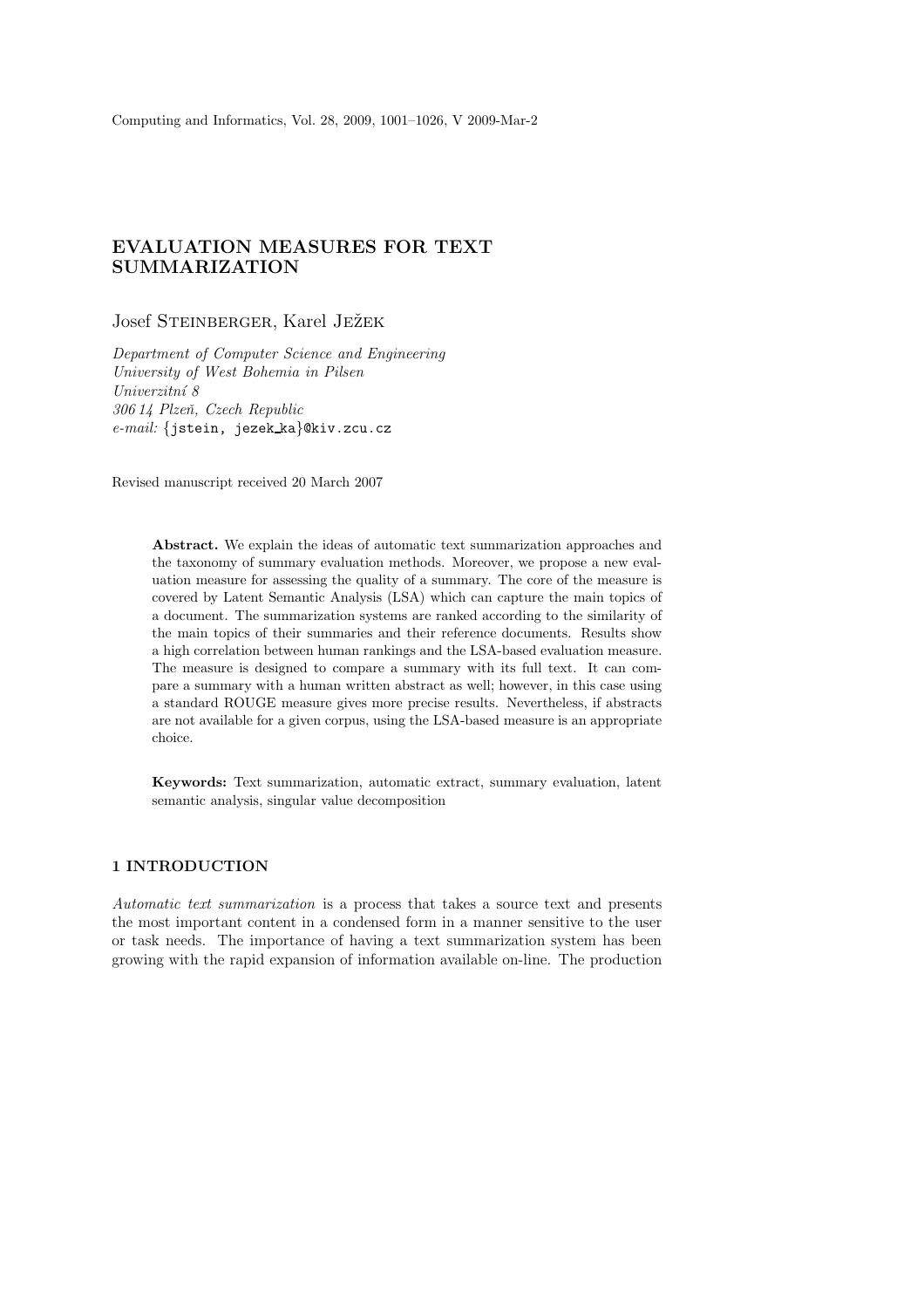of summaries is directly associated with the processes of text understanding and production. Firstly, the source text is read and its content is recognized. Afterwards, the central ideas are compiled in a concise summary.

Summarization is a tough problem because the system has to understand the point of a text. This requires semantic analysis and grouping of the content using world knowledge. However, the system cannot do it without a great deal of world knowledge. Therefore, attempts at performing true abstraction have not been very successful so far. Fortunately, an approximation called extraction is more feasible today. The system simply needs to identify the most important passages of the text to produce an extract. The problem is that the summary is mostly not coherent. Nevertheless, the reader can form an opinion of the original content. Thus at present, most automated systems produce extracts only. Several theories ranging from text linguistics to artificial intelligence have been proposed.

The evaluation of a summary quality is a very ambitious task. Serious questions remain concerning the appropriate methods and types of evaluation. There are a variety of possible bases for the comparison of summarization systems performance. We can compare a system summary to the source text, to a human-generated summary or to another system summary. Summarization evaluation methods can be broadly classified into two categories [37]. In extrinsic evaluation, the summary quality is judged on the basis of how helpful summaries are for a given task, and in intrinsic evaluation, it is directly based on analysis of the summary. The latter can involve a comparison with the source document, measuring how many main ideas of the source document are covered by the summary or a content comparison with an abstract written by a human. The problem of matching the system summary against an "ideal summary" is that the ideal summary is hard to establish. The human summary may be supplied by the author of the article, by a judge asked to construct an abstract, or by a judge asked to extract sentences. There can be a large number of abstracts that can summarize a given document. The intrinsic evaluations can then be broadly divided into *content evaluation* and text quality evaluation. Whereas content evaluations measure the ability to identify the key topics, text quality evaluations judge the readability, grammar and coherence of automatic summaries.

Latent semantic analysis (LSA) [19] is a technique for extracting the hidden dimensions of the semantic representation of terms, sentences, or documents, on the basis of their contextual use. We have developed a summarization method that is based on LSA [39]. The idea is to identify the most important topics from the source text and then to choose the sentences with the greatest combined weights across the topics. Afterwards, we enriched the document representation by anaphoric relations [40]. It was found that the addition of anaphoric knowledge leads to improved performance of the summarizer. Later, we went beyond sentence extraction and proposed a simple sentence compression algorithm for our summarizer [41]. Summaries are used in our MUSE (Multilingual Searching and Extraction) system [42]. They enable better and faster user orientation in retrieved results. Nowadays, we investigate additional techniques for producing personalized summaries (i.e., favouring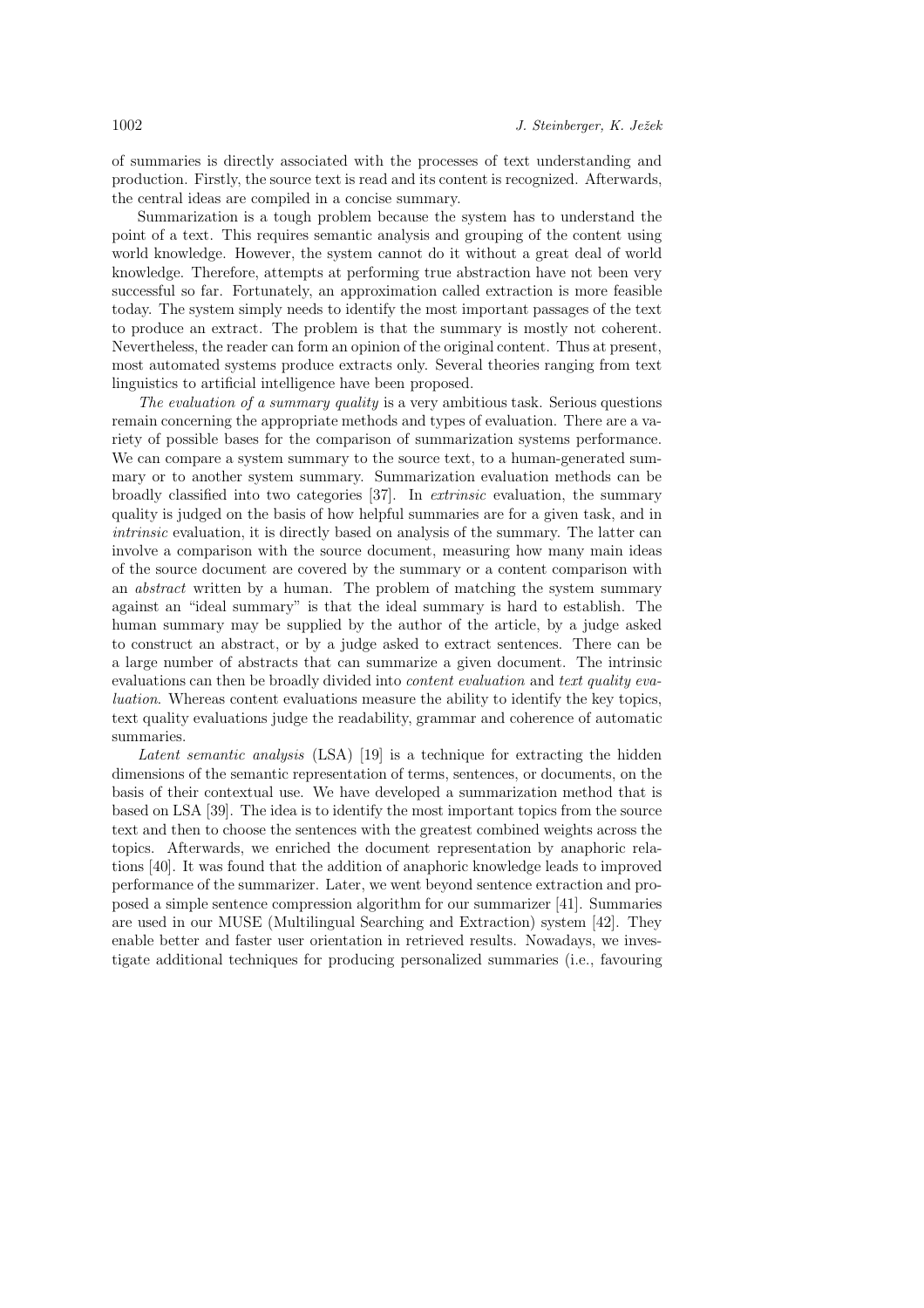sentences that either include words from the user query or match the user profile [17]). The fact that LSA can identify the most important topics induces the possibility of using it for summary content evaluation. We present here a summary evaluation method whose idea is that the summary should retain the main topics of the source text.

The rest of the paper is organized as follows: Section 2 covers related work in text summarization. Then the taxonomy of summary evaluation measures is presented (Section 3). Afterwards, we describe the LSA principles and we pay close attention to related work in LSA-based summarization (Section 4). In Section 5 we propose our LSA-based evaluation method. The experimental part (Section 6) covers a comparison of 13 summarization systems that participated in DUC 2002<sup>1</sup> from the point of view of several evaluation measures: two baselines, the standard ROUGE measure (see Section 3.3.4) and our proposed LSA measures. Firstly, the similarity of system summaries and abstracts and then the similarity of system summaries and full texts were studied. The correlation between system rankings produced by the evaluation measures and a manual ranking provided by DUC organizers was measured.

# 2 TEXT SUMMARIZATION

The earliest work in automatic text summarization dates back to the 1950s. In the last ten years a lot of new approaches have appeared as a result of the information overload on the Web. Recently, several LSA-based approaches have been developed. They are described in separate Section 4.

#### 2.1 Surface Level Approaches

The oldest approaches use surface level indicators to decide what parts of a text are important. The first sentence extraction algorithm was developed in 1958 [22]. It used term frequencies to measure sentence relevance. The idea was that when writing about a given topic, a writer will repeat certain words as the text is developed. Thus, term relevance is considered proportional to its in-document frequency. The term frequencies are later used to score and select sentences for the summary. Other good indicators of sentence relevance are the position of a sentence within the document  $[2]$ , the presence of title words or certain *cue-words* (i.e., words like "important" or "relevant"). In [9] it was demonstrated that the combination of the presence of cue-words, title words and the position of a sentence produce the most similar extracts to abstracts written by a human.

<sup>1</sup> The National Institute of Standards and Technology (NIST) initiated the Document Understanding Conference (DUC) series to evaluate automatic text summarization. Its goal is to further the progress in summarization and enable researchers to participate in large-scale experiments.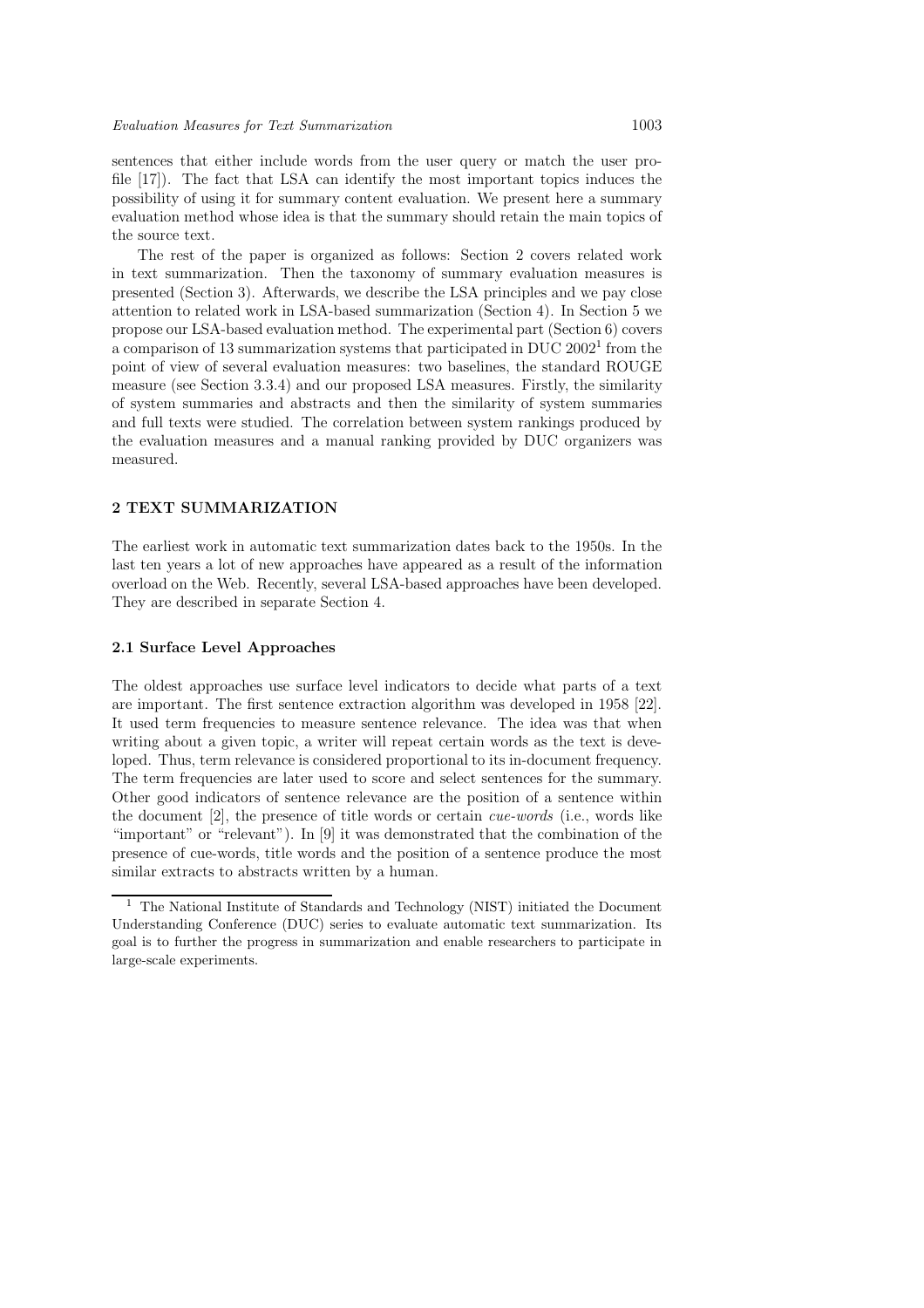# 2.2 Corpus-Based Approaches

It is likely that documents in a certain field share common terms in that field that do not carry salient information. Their relevance should be reduced. [35] showed that the relevance of a term in the document is inversely proportional to the number of documents in the corpus containing the term. The normalized formula for term relevance is given by  $tf_i \cdot idf_i$ , where  $tf_i$  is the frequency of term i in the document and  $\textit{id} f_i$  is the inverted document frequency. Sentence scores can then be computed in a number of ways. For instance, they can be measured by the sum of term scores in the sentence.

In [11] an alternative to measuring term relevance was proposed. The authors presented concept relevance which can be determined using WordNet. The occurrence of the concept "bicycle" is counted when the word "bicycle" is found as well as when, for instance, "bike", "pedal", or "brake" are found.

In [18] a Bayesian classifier that computes the probability that a sentence in a source document should be included in a summary was implemented. In order to train the classifier the authors used a corpus of 188 pairs of full documents/summaries from scientific fields. They used, for example, the following features: sentence length, phrase structure, in-paragraph position, word frequency, uppercase words. The probability that a sentence should be selected is computed by the Bayesian formula.

#### 2.3 Cohesion-Based Approaches

Extractive methods can fail to capture the relations between concepts in a text. Anaphoric expressions<sup>2</sup> that refer back to events and entities in the text need their antecedents in order to be understood. The summary can become difficult to understand if a sentence that contains an anaphoric link is extracted without the previous context. Text cohesion comprises relations between expressions which determine the text connectivity. Cohesive properties of the text have been explored by different summarization approaches.

In [1] a method called Lexical chains was introduced. It uses the WordNet database for determining cohesive relations (i.e., repetition, synonymy, antonymy, hypernymy, and holonymy) between terms. The chains are then composed by related terms. Their scores are determined on the basis of the number and type of relations in the chain. Sentences where the strongest chains are highly concentrated are selected for the summary. A similar method where sentences are scored according to the objects they mention was presented in [5]. The objects are identified by a coreference resolution system. Co-reference resolution is the process of determining whether two expressions in natural language refer to the same entity in the world. Sentences where the frequently mentioned objects occur go to the summary.

<sup>2</sup> Anaphoric expression is a word or phrase which refers back to some previously expressed word or phrase or meaning (typically, pronouns such as herself, himself, he, she).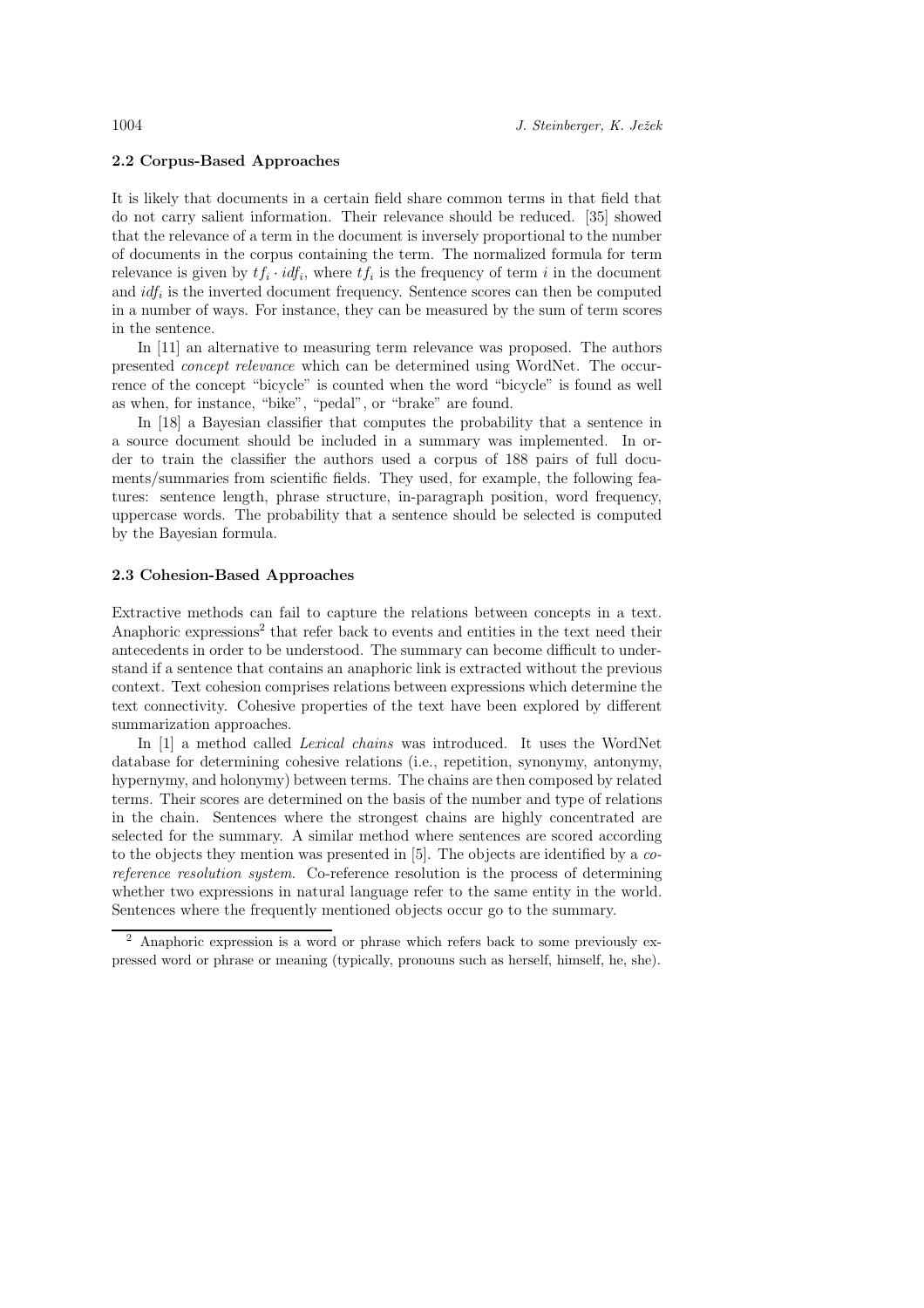## 2.4 Rhetoric-Based Approaches

Rhetorical Structure Theory (RST) is a theory about text organization. It consists of a number of rhetorical relations that tie together text units. The relations connect together a nucleus – central to the writer's goal, and a satellite – less central material. Finally, a tree-like representation is composed. Then the text units have to be extracted for the summary. In [31] sentences are penalized according to their rhetorical role in the tree. A weight of 1 is given to satellite units and a weight of 0 is given to nuclei units. The final score of a sentence is given by the sum of weights from the root of the tree to the sentence. In [24], each parent node identifies its nuclear children as salient. The children are promoted to the parent level. The process is recursive down the tree. The score of a unit is given by the level it obtained after promotion.

#### 2.5 Graph-Based Approaches

Graph-Based algorithms, such as HITS [15] or Google's PageRank [6] have been successfully used in citation analysis, social networks, and in the analysis of the link-structure of the Web. In graph-based ranking algorithms, the importance of a vertex within the graph is recursively computed from the entire graph. In [26] the graph-based model was applied to natural language processing, resulting in TextRank. Further, the graph-based ranking algorithm was applied to summarization [27]. A graph is constructed by adding a vertex for each sentence in the text, and edges between vertices are established using sentence inter-connections. These connections are defined using a similarity relation, where similarity is measured as a function of content overlap. The overlap of two sentences can be determined simply as the number of common tokens between lexical representations of two sentences. After the ranking algorithm is run on the graph, sentences are sorted in the reverse order of their score, and the top ranked sentences are included in the summary.

#### 2.6 Beyond Sentence Extraction

There is a big gap between the summaries produced by current automatic summarizers and the abstracts written by human professionals. One reason is that systems cannot always correctly identify the important topics of an article. Another factor is that most summarizers rely on extracting key sentences or paragraphs. However, if the extracted sentences are disconnected in the original article and they are strung together in the summary, the result can be incoherent and sometimes even misleading. Lately, some non-sentence-extractive summarization methods have started to develop. Instead of reproducing full sentences from the text, these methods either compress the sentences [13, 16, 38, 41], or re-generate new sentences from scratch [25]. In [14] a *Cut-and-paste strategy* was proposed. The authors have identified six editing operations in human abstracting: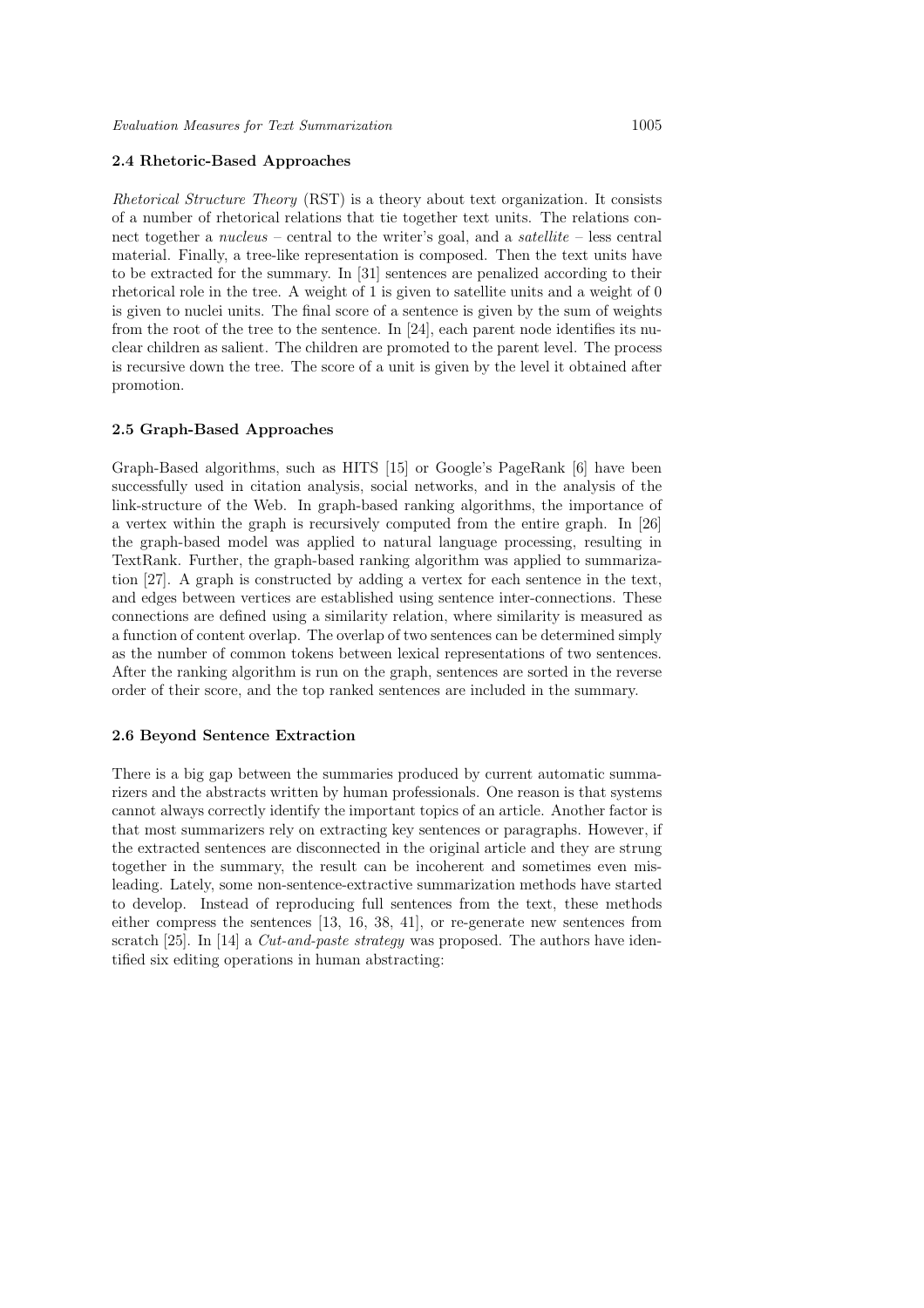1006 J. Steinberger, K. Ježek

- 1. sentence reduction,
- 2. sentence combination,
- 3. syntactic transformation,
- 4. lexical paraphrasing,
- 5. generalization and specification, and
- 6. reordering.

Summaries produced this way resemble the human summarization process more than extraction does. However, if large quantities of text need to be summarized, sentence extraction is a more efficient method, and it is robust towards all kinds of input, even slightly ungrammatical ones.

## 3 EVALUATION MEASURES

The taxonomy of summary evaluation measures can be found in Figure 1. Text quality is often assessed by human annotators. They assign a value from a predefined scale to each summary. The main approach for summary quality determination is the intrinsic content evaluation which is often done by comparison with an ideal summary. For *sentence extracts*, it is often measured by *co-selection*. It finds out how many ideal sentences the automatic summary contains. Content-based measures compare the actual words in a sentence, rather than the entire sentence. Their advantage is that they can compare both human and automatic extracts with human abstracts that contain newly written sentences. Another significant group are taskbased methods. They measure the performance of using the summaries for a certain task.



Fig. 1. The taxonomy of summary evaluation measures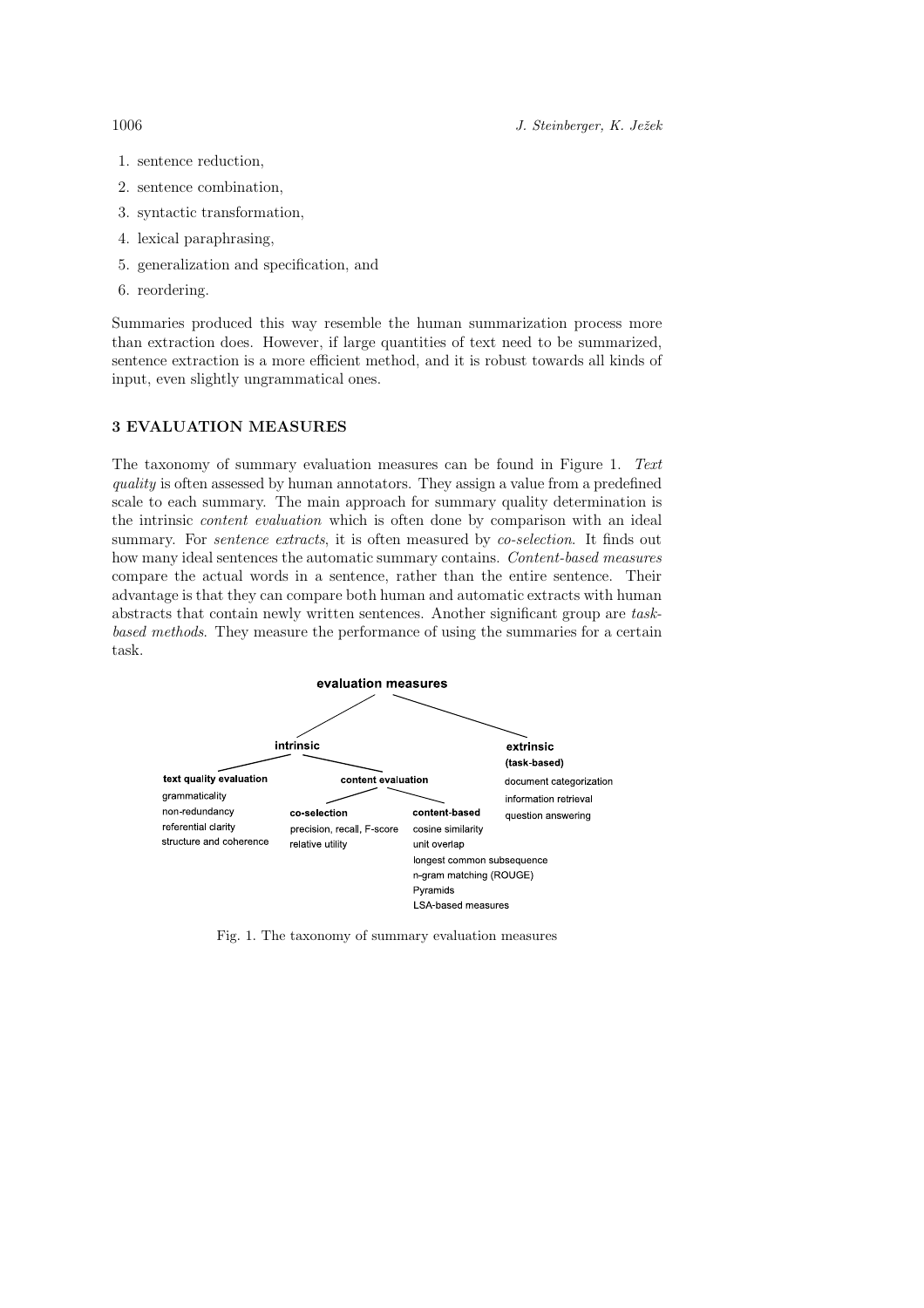# 3.1 Text Quality Measures

There are several aspects of text (linguistic) quality:

- grammaticality the text should not contain non-textual items (i.e., markers) or punctuation errors or incorrect words
- non-redundancy the text should not contain redundant information
- reference clarity the nouns and pronouns should be clearly referred to in the summary. For example, the pronoun he has to mean somebody in the context of the summary.
- coherence and structure the summary should have good structure and the sentences should be coherent.

This cannot be done automatically. The annotators mostly assign marks (i.e., from  $A$  – very good – to  $E$  – very poor – at DUC 2005) to each summary.

#### 3.2 Co-Selection Measures

# 3.2.1 Precision, Recall and F-score

The main evaluation metrics of co-selection are precision, recall and F-score. Precision (P) is the number of sentences occurring in both system and ideal summaries divided by the number of sentences in the system summary.  $Recall (\mathrm{R})$  is the number of sentences occurring in both system and ideal summaries divided by the number of sentences in the ideal summary. F-score is a composite measure that combines precision and recall. The basic way how to compute the F-score is to count a harmonic average of precision and recall:

$$
F = \frac{2 \cdot P \cdot R}{P + R}.\tag{1}
$$

Below is a more complex formula for measuring the F-score:

$$
F = \frac{(\beta^2 + 1) \cdot P \cdot R}{\beta^2 \cdot P + R},\tag{2}
$$

where  $\beta$  is a weighting factor that favours precision when  $\beta > 1$  and favours recall when  $\beta < 1$ .

# 3.2.2 Relative Utility

The main problem with  $P \& R$  is that human judges often disagree on what the top  $p\%$  most important sentences are in a document. Using P & R creates the possibility that two equally good extracts are judged very differently. Suppose that a manual summary contains sentences  $[1 2]$  from a document. Suppose also that two systems,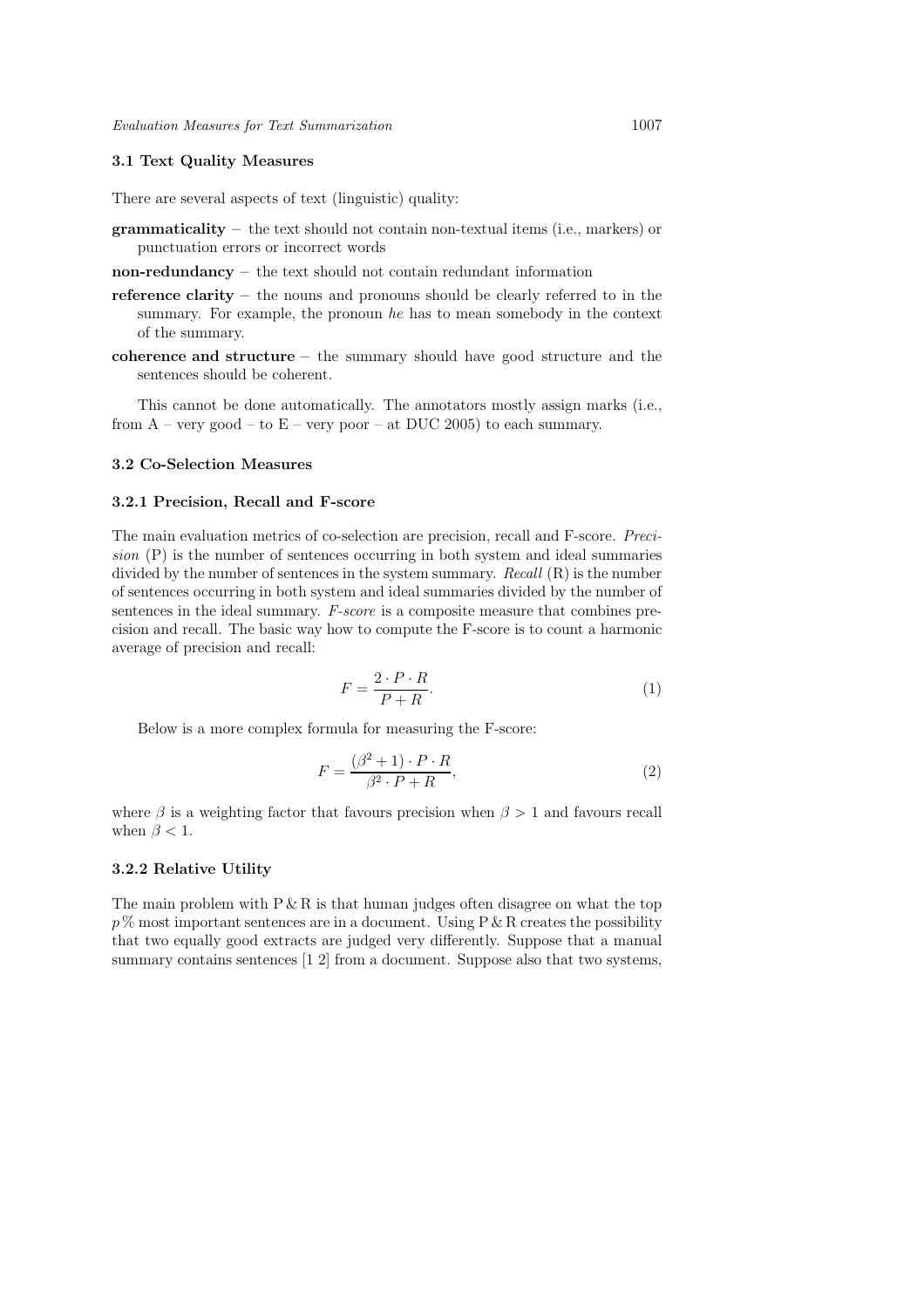A and B, produce summaries consisting of sentences [1 2] and [1 3], respectively. Using P & R, system A will be ranked much higher than system B. It is quite possible that sentences 2 and 3 are equally important, in which case the two systems should get the same score.

To address the problem with precision and recall, the relative utility (RU) measure was introduced [32]. With RU, the model summary represents all sentences of the input document with confidence values for their inclusion in the summary. For example, a document with five sentences [1 2 3 4 5] is represented as  $[1/5 \ 2/4 \ 3/4 \ 4/1 \ 5/2]$ . The second number in each pair indicates the degree to which the given sentence should be part of the summary according to a human judge. This number is called the utility of the sentence. It depends on the input document, the summary length, and the judge. In the example, the system that selects sentences [1 2] will not get a higher score than a system that chooses sentences  $[1\ 3]$  because both summaries  $[1\ 2]$  and  $[1\ 3]$  carry the same number of utility points  $(5 + 4)$ . Given that no other combination of two sentences carries a higher utility, both systems [1 2] and [1 3] produce optimal extracts. To compute relative utility, a number of judges,  $(N \geq 1)$  are asked to assign utility scores to all n sentences in a document. The top  $e$  sentences according to utility score<sup>3</sup> are then called a sentence extract of size e. We can then define the following system performance metric:

$$
RU = \frac{\sum_{j=1}^{n} \delta_j \sum_{i=1}^{N} u_{ij}}{\sum_{j=1}^{n} \epsilon_j \sum_{i=1}^{N} u_{ij}},
$$
\n(3)

where  $u_{ij}$  is a utility score of sentence j from annotator i,  $\epsilon_j$  is 1 for the top e sentences according to the sum of utility scores from all judges, otherwise its value is 0, and  $\delta_j$  is equal to 1 for the top e sentences extracted by the system, otherwise its value is 0. For details, see [32].

#### 3.3 Content-Based Measures

Co-selection measures can count as a match only exactly the same sentences. This ignores the fact that two sentences can contain the same information even if they are written differently. Furthermore, summaries written by two different annotators do not in general share identical sentences. In the following example, it is obvious that both headlines,  $H_1$  and  $H_2$ , carry the same meaning and they should somehow count as a match.

- $H_1$ : "The visit of the president of the Czech Republic to Slovakia"
- $H_2$ : "The Czech president visited Slovakia"

Whereas co-selection measures cannot do this, content-based similarity measures can.

<sup>&</sup>lt;sup>3</sup> In the case of ties, an arbitrary but consistent mechanism is used to decide which sentences should be included in the summary.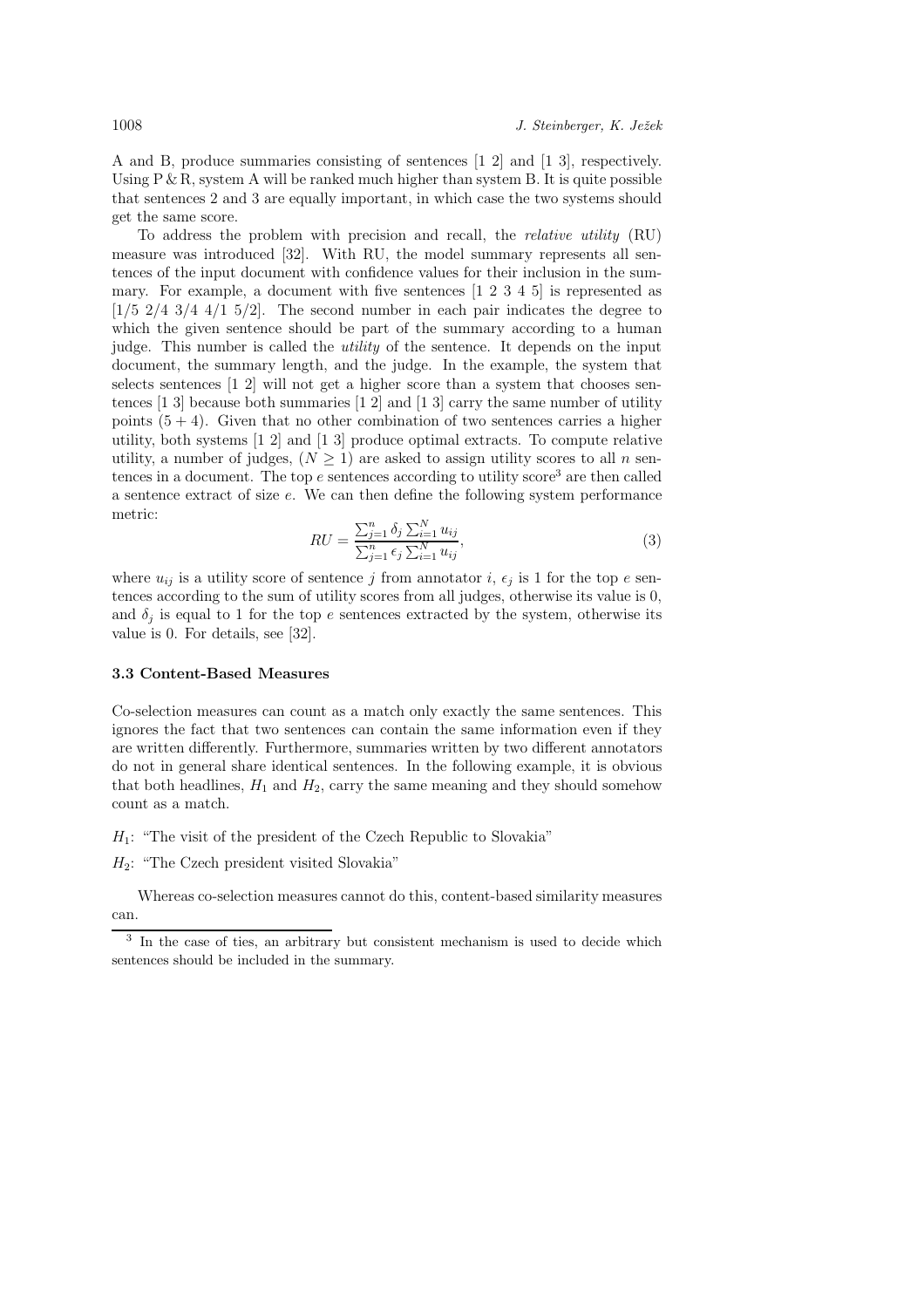# 3.3.1 Cosine Similarity

A basic content-based similarity measure is Cosine Similarity [35]:

$$
\cos(X, Y) = \frac{\sum_{i} x_i \cdot y_i}{\sqrt{\sum_{i} (x_i)^2} \cdot \sqrt{\sum_{i} (y_i)^2}},\tag{4}
$$

where  $X$  and  $Y$  are representations of a system summary and its reference document based on the vector space model.

# 3.3.2 Unit Overlap

Another similarity measure is Unit Overlap [34]:

$$
overlap(X, Y) = \frac{||X \cap Y||}{||X|| + ||Y|| - ||X \cap Y||},
$$
\n(5)

where X and Y are representations based on sets of words or lemmas.  $||X||$  is the size of set X.

# 3.3.3 Longest Common Subsequence

The third content-based measure is called Longest Common Subsequence (LCS) [33]:

$$
lcs(X,Y) = \frac{length(X) + length(Y) - edit_{di}(X,Y)}{2},
$$
\n(6)

where X and Y are representations based on sequences of words or lemmas,  $\text{lcs}(X, Y)$ is the length of the longest common subsequence between X and Y, length(X) is the length of the string X, and  $\text{edit}_{di}(X, Y)$  is the edit distance of X and Y [33].

# 3.3.4 N-gram Co-occurrence Statistics – ROUGE

In the last edition of DUC conferences, ROUGE (Recall-Oriented Understudy for Gisting Evaluation) was used as an automatic evaluation method. The ROUGE family of measures, which are based on the similarity of  $n$ -grams<sup>4</sup>, was firstly introduced in 2003 [20].

Suppose a number of annotators created reference summaries – reference summary set  $(RSS)$ . The ROUGE-n score of a candidate summary is computed as follows:

$$
ROUGE-n = \frac{\sum_{C \in RSS} \sum_{gram_n \in C} Count_{match}(gram_n)}{\sum_{C \in RSS} \sum_{gram_n \in C} Count(gram_n)},
$$
\n(7)

where  $Count_{match}(gram_n)$  is the maximum number of *n*-grams co-occurring in a candidate summary and a reference summary and  $Count(gram_n)$  is the number of

 $4$  An *n*-gram is a subsequence of *n* words from a given text.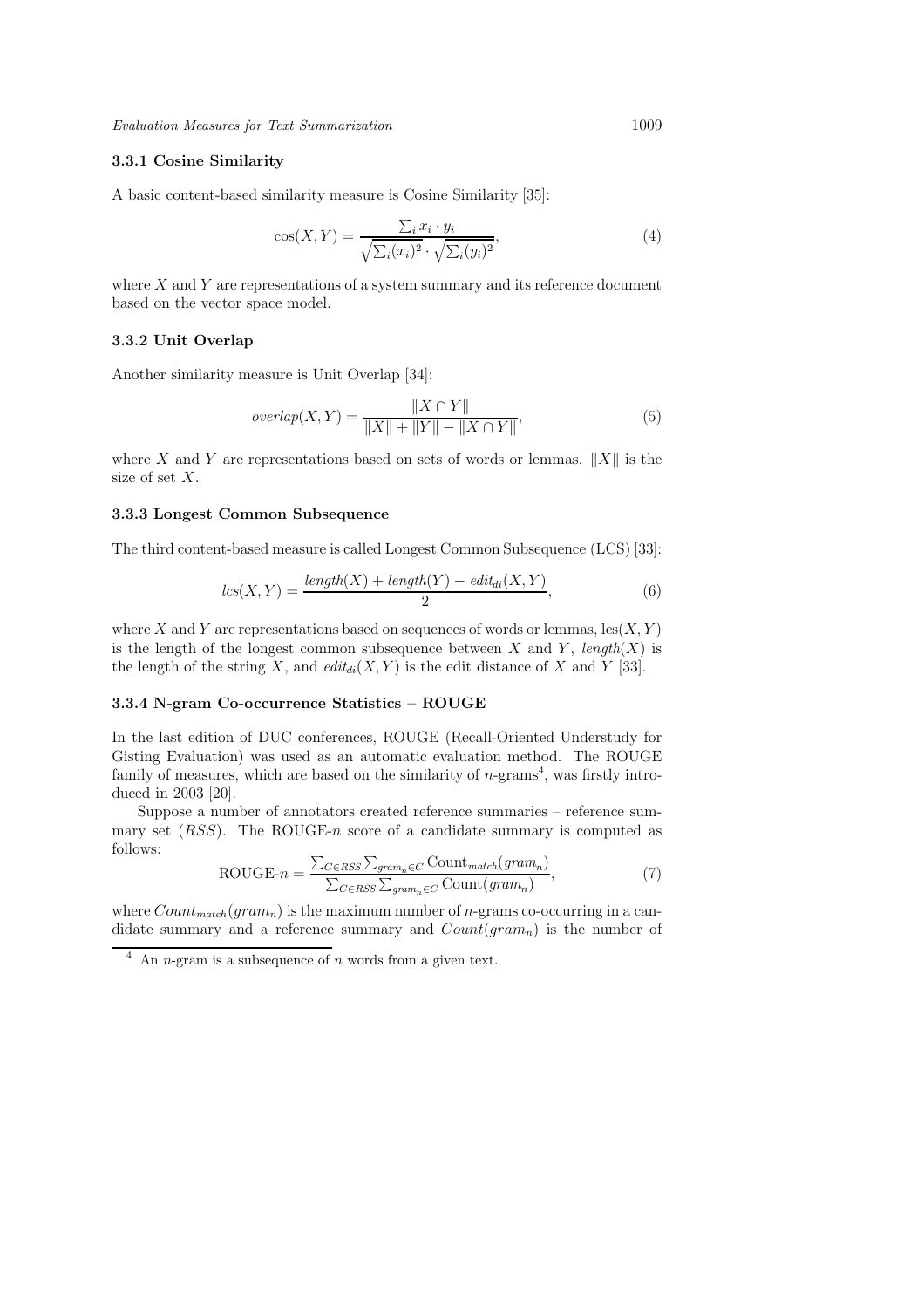$n$ -grams in the reference summary. Notice that the average  $n$ -gram ROUGE score, ROUGE-n, is a recall metric. There are other ROUGE scores, such as ROUGE-L – a longest common subsequence measure (see the previous section) – and ROUGE-SU4 – a bigram measure that enables at most 4 unigrams inside bigram components to be skipped [21].

#### 3.3.5 Pyramids

The Pyramid method is a novel semi-automatic evaluation method [30]. Its basic idea is to identify summarization content units (SCUs) that are used for comparison of information in summaries. SCUs emerge from annotation of a corpus of summaries and are not bigger than a clause. The annotation starts with identifying similar sentences and then proceeds with finer grained inspection that can lead to identifying related subparts more tightly. SCUs that appear in more manual summaries will get greater weights, so a pyramid will be formed after SCU annotation of manual summaries. At the top of the pyramid there are SCUs that appear in most of the summaries and thus they have the greatest weight. The lower in the pyramid the SCU appears, the lower its weight is because it is contained in fewer summaries. The SCUs in peer summary are then compared against an existing pyramid to evaluate how much information agrees between the peer summary and manual summary. However, this promising method still requires some annotation work.

# 3.4 Task-based Measures

Task-based evaluation methods do not analyze sentences in the summary. They try to measure the prospect of using summaries for a certain task. Various approaches to task-based summarization evaluation can be found in literature. We mention the three most important tasks – document categorization, information retrieval and question answering.

# 3.4.1 Document Categorization

The quality of automatic summaries can be measured by their suitability for surrogating full documents for categorization. Here the evaluation seeks to determine whether the generic summary is effective in capturing whatever information in the document is needed to correctly categorize the document. A corpus of documents together with the topics they belong to is needed for this task. Results obtained by categorizing summaries are usually compared to those obtained by categorizing full documents (an upper bound) or random sentence extracts (lower bound). Categorization can be performed either manually [23] or by a machine classifier [12]. If we use an automatic categorization we must keep in mind that the classifier demonstrates some inherent errors. It is therefore necessary to differentiate between the error generated by a classifier and one that by a summarizer. It is often done only by comparing the system performance with the upper and lower bounds.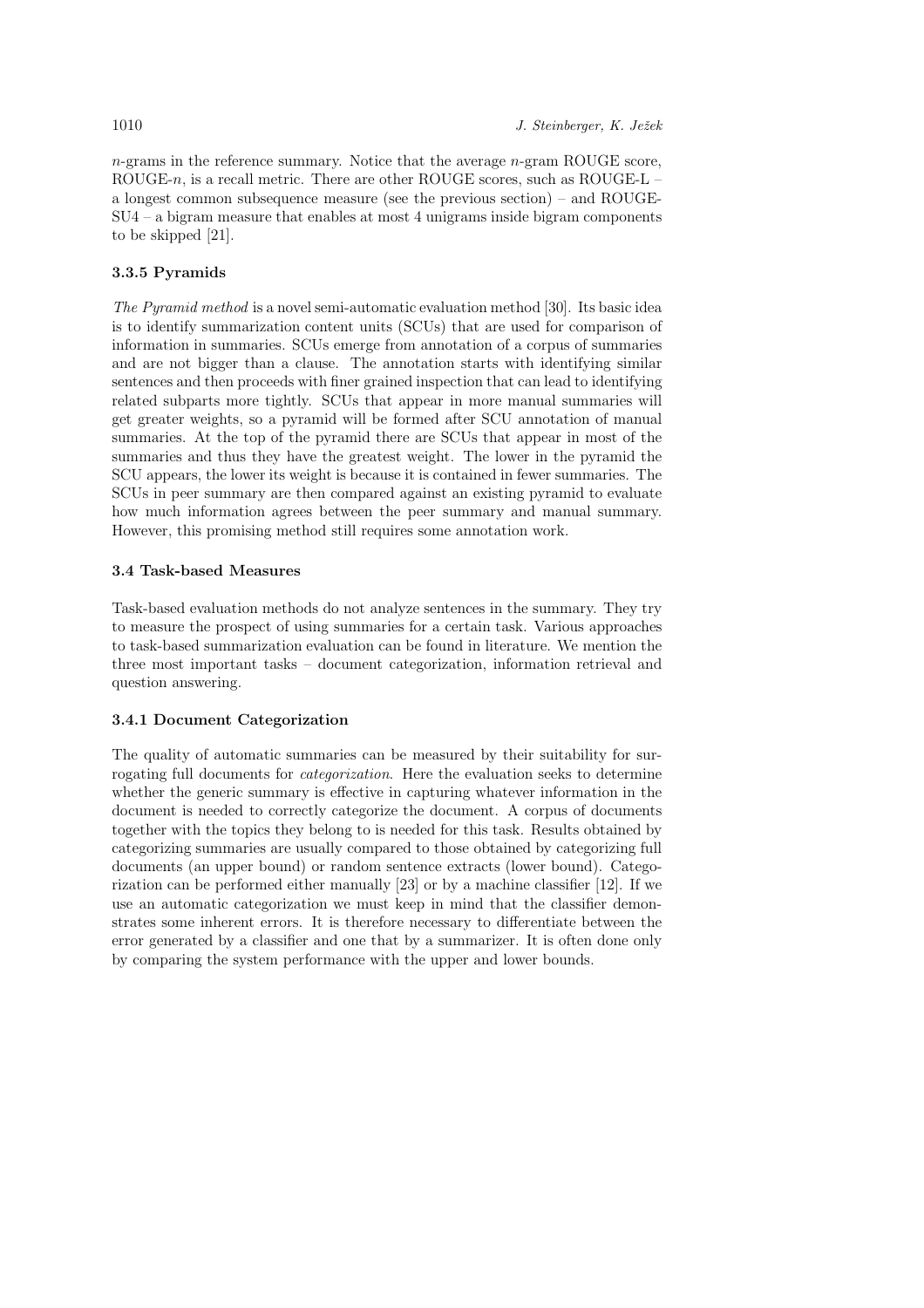#### Evaluation Measures for Text Summarization 1011

In SUMMAC evaluation [23], apart from other tasks, 16 participating summarization systems were compared by a manual categorization task. Given a document, which could be a generic summary or a full text source (the subject was not told which), the human subject chose a single category (from five categories, each of which had an associated topic description) to which the document is relevant, or else chose "none of the above".

Precision and recall of categorization are the main evaluation metrics. Precision in this context is the number of correct topics assigned to a document divided by the total number of topics assigned to the document. Recall is the number of correct topics assigned to a document divided by the total number of topics that should be assigned to the document. The measures go against each other and therefore a composite measure – the F-score – can be used (see the Section 3.2.1).

#### 3.4.2 Information Retrieval

Information Retrieval (IR) is another task appropriate for the task-based evaluation of a summary quality. Relevance correlation [33] is an IR-based measure for assessing the relative decrease in retrieval performance when moving from full documents to summaries. If a summary captures the main points of a document, then an IR machine indexed on a set of such summaries (instead of a set of the full documents) should produce (almost) as good a result. Moreover, the difference between how well the summaries do and how well the full documents do should serve as a possible measure for the quality of summaries.

Suppose that given query  $O$  and a corpus of documents  $D$ , a search engine ranks all documents in  $D$  according to their relevance to query  $Q$ . If instead of corpus  $D$ , the corresponding summaries of all documents are substituted for the full documents and the resulting corpus of summaries  $S$  is ranked by the same retrieval engine for relevance to the query, a different ranking will be obtained. If the summaries are good surrogates for the full documents, then it can be expected that the ranking will be similar. There exist several methods for measuring the similarity of rankings. One such method is Kendall's tau and another is Spearman's rank correlation [36]. However, since search engines produce relevance scores in addition to rankings, we can use a stronger similarity test, linear correlation.

Relevance correlation (RC) is defined as the linear correlation of the relevance scores assigned by the same IR algorithm in different data sets (for details see [33]).

#### 3.4.3 Question Answering

An extrinsic evaluation of the impact of summarization in a task of question answering was carried out in [28]. The authors picked four Graduate Management Admission Test (GMAT) reading comprehension exercises. The exercises were multiplechoice, with a single answer to be selected from answers shown alongside each question. The authors measured how many of the questions the subjects answered correctly under different conditions. Firstly, they were shown the original passages,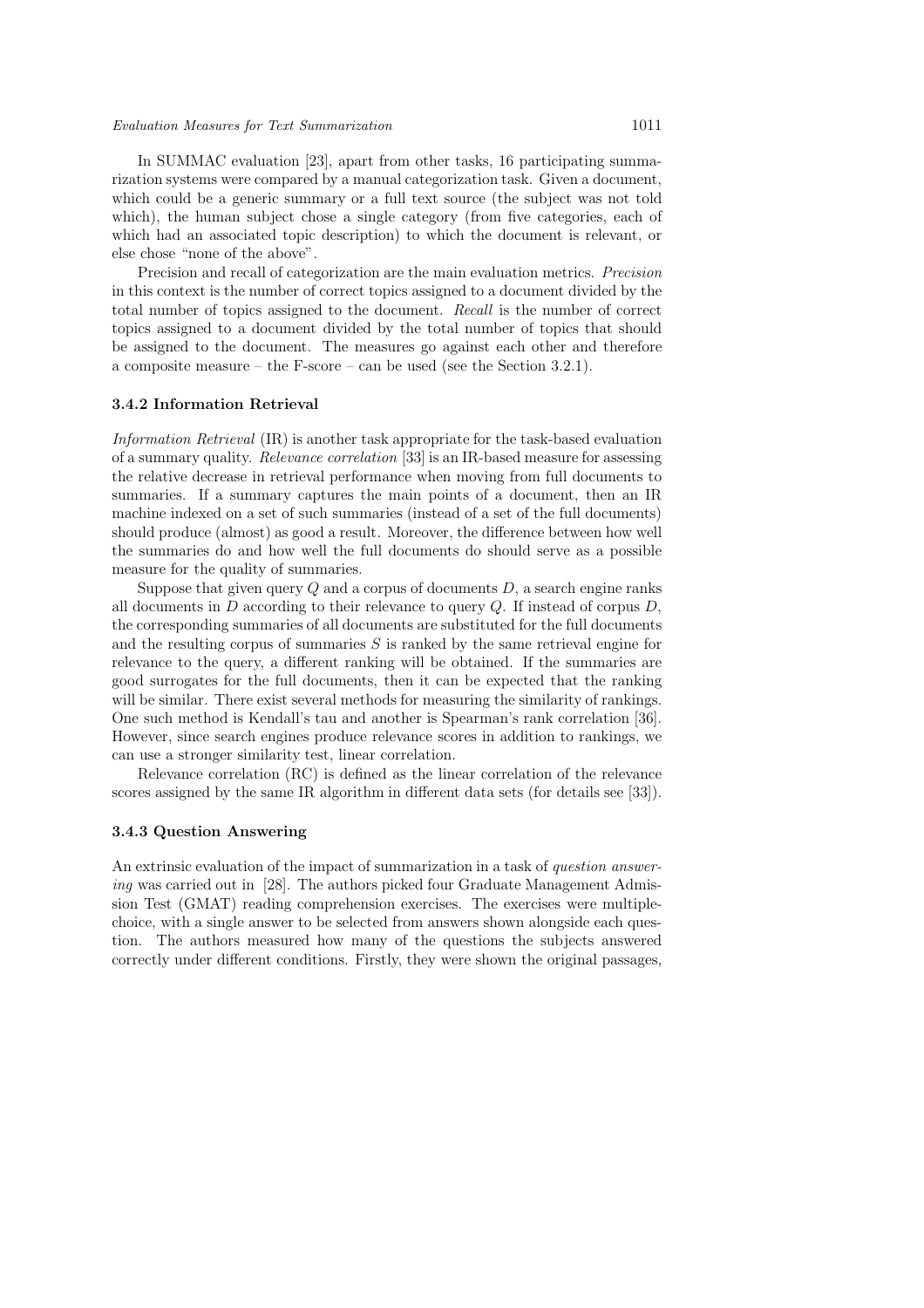then an automatically generated summary, furthermore a human abstract created by a professional abstractor instructed to create informative abstracts, and finally, the subjects had to pick the correct answer just from seeing the questions without seeing anything else. The results of answering in the different conditions were then compared.

# 4 LSA IN SUMMARIZATION FRAMEWORK

Latent Semantic Analysis (LSA) [19] is a fully automatic mathematical/statistical technique for extracting and representing the contextual usage of words' meanings in passages of discourse. The basic idea is that the aggregate of all the word contexts in which a given word does and does not appear provides mutual constraints that determine the similarity of meanings of words and sets of words to each other. LSA has been used in a variety of applications (e.g., information retrieval, document categorization, information filtering, and text summarization).

The heart of the analysis in summarization background is a document representation developed in two steps. The first step is the creation of a term by sentences matrix  $A = [A_1, A_2, \ldots, A_n]$ , where each column  $A_i$  represents the weighted termfrequency vector of sentence  $i$  in the document under consideration<sup>5</sup>.

If there are  $m$  terms and  $n$  sentences in the document, then we will obtain an  $m \times n$  matrix A. The next step is to apply Singular Value Decomposition (SVD) to matrix A. The SVD of an  $m \times n$  matrix A is defined as:

$$
A = U\Sigma V^T \tag{8}
$$

where  $U = [u_{ij}]$  is an  $m \times n$  column-orthonormal matrix whose columns are called *left* singular vectors.  $\Sigma = diag(\sigma_1, \sigma_2, \ldots, \sigma_n)$  is an  $n \times n$  diagonal matrix, whose diagonal elements are non-negative *singular values* sorted in descending order.  $V = [v_{ij}]$  is an  $n \times n$  orthonormal matrix, whose columns are called *right singular vectors*. The dimensionality of the matrices is reduced to  $r$  most important dimensions and thus, U is  $m \times r$ ,  $\Sigma$  is  $r \times r$  and  $V^T$  is  $r \times n$  matrix.

From a mathematical point of view, SVD derives a mapping between the m-dimensional space specified by the weighted term-frequency vectors and the r-dimensional singular vector space.

From an NLP perspective, what SVD does is to derive the latent semantic structure of the document represented by matrix  $A$ : i.e. a breakdown of the original document into  $r$  linearly-independent base vectors which express the main 'topics' of the document. SVD can capture interrelationships among terms, so that terms and sentences can be clustered on a 'semantic' basis rather than on the basis of words only. Furthermore, as demonstrated in [4], if a word combination pattern is salient and recurring in a document, this pattern will be captured and represented by

<sup>5</sup> The best performing weighting in our experiments was a simple Boolean weight: 1 if the sentence contains a particular word and 0 if it does not (see Section 6.2).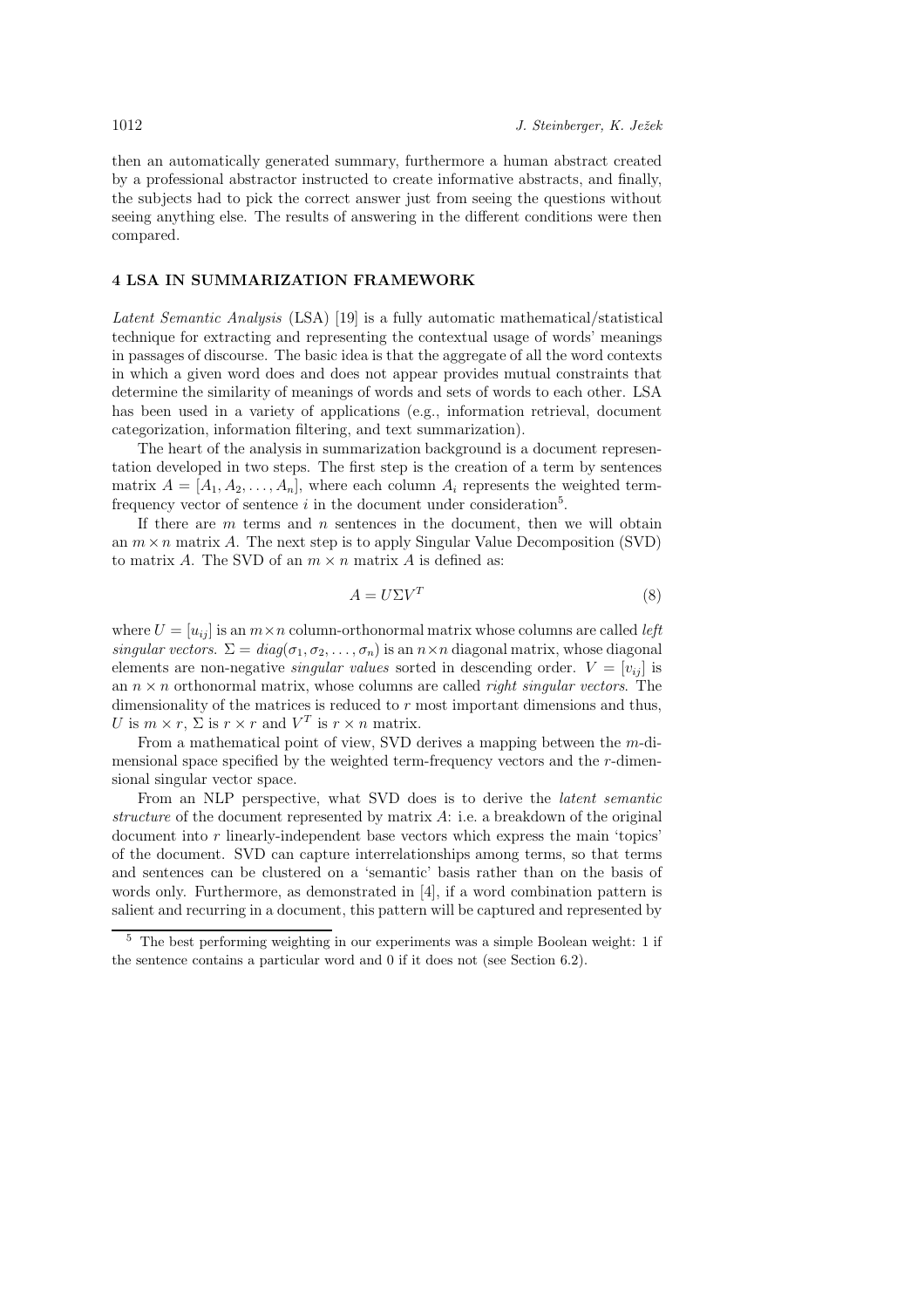

Fig. 2. Singular Value Decomposition

one of the left singular vectors. The magnitude of the corresponding singular value indicates the importance degree of this pattern within the document. Any sentences containing this word combination pattern will be projected along this singular vector, and the sentence that represents this pattern best will have the largest value with this vector. Assuming that each particular word combination pattern describes a certain topic in the document, each left singular vector can be viewed as representing such a topic [7], the magnitude of its singular value representing the importance degree of this topic.

The summarization method proposed in [10] uses the representation of a document thus obtained to choose the sentences to go in the summary on the basis of the relative importance of the 'topics' they mention, described by the matrix  $V<sup>T</sup>$ . The summarization algorithm simply chooses for each 'topic' the most important sentence for that topic: i.e., the  $k^{\text{th}}$  sentence chosen is the one with the largest index value in the  $k^{\text{th}}$  right singular vector in matrix  $V^{T}$ .

The main drawback of Gong and Liu's method is that when  $l$  sentences are extracted the top l topics are treated as equally important. As a result, a summary may include sentences about 'topics' which are not particularly important.

In order to fix the problem, we changed the selection criterion to include in the summary the sentences whose vectorial representation in the matrix  $\Sigma^2 \cdot V$  has the greatest 'length', instead of the sentences containing the highest index value for each 'topic'. Intuitively, the idea is to choose the sentences with greatest combined weight across all important topics, possibly including more than one sentence about an important topic, rather than one sentence for each topic. More formally: after computing the SVD of a term by sentences matrix, we compute the length of each sentence vector in  $\Sigma^2 \cdot V$ , which represents its summarization score as well (for details see [39]).

In [29] an LSA-based summarization of meeting recordings was presented. The authors followed the Gong and Liu approach, but rather than extracting the best sentence for each topic,  $n$  best sentences were extracted, with  $n$  determined by the corresponding singular values from matrix  $\Sigma$ . The number of sentences in the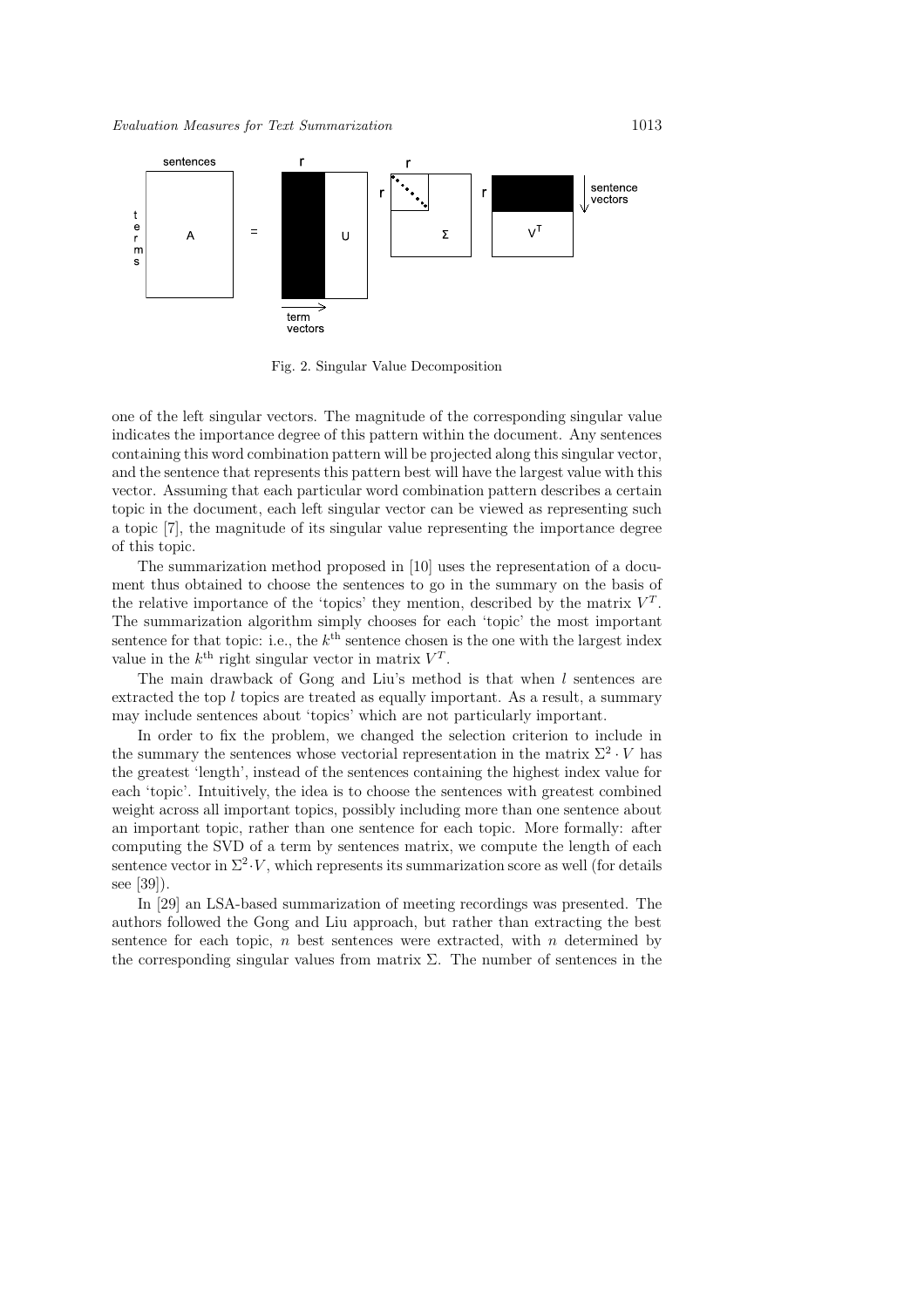summary that will come from the first topic is determined by the percentage that the largest singular value represents out of the sum of all singular values, and so on for each topic. Thus, dimensionality reduction is no longer tied to summary length and more than one sentence per topic can be chosen.

Another summarization method that uses LSA was proposed in [43]. It is a mixture of graph-based and LSA-based approaches. After performing SVD on the wordby-sentence matrix and reducing the dimensionality of the latent space, they reconstruct the corresponding matrix  $A' = U' \Sigma' V'^{T}$ .<sup>6</sup> Each column of A' denotes the semantic sentence representation. These sentence representations are then used, instead of a keyword-based frequency vector, for the creation of a text relationship map to represent the structure of a document. A ranking algorithm is then applied in the resulting map (see Section 2.5).

#### 5 EVALUATION BY LATENT SEMANTIC ANALYSIS

The ability to capture the most important topics is used by the two evaluation metrics we propose. The idea is that a summary should contain the most important topic(s) of the reference document (e.g., full text or abstract). It evaluates a summary quality via content similarity between a reference document and the summary like other content-based evaluation measures do. The matrix  $U$  of the SVD breakdown represents the degree of term importance in salient topics. The methods measure the similarity between the matrix  $U$  derived from the SVD performed on the reference document and the matrix U derived from the SVD performed on the summary. To appraise this similarity we have proposed two measures.

### 5.1 Main Topic Similarity

The first measure compares first left singular vectors of the SVD performed on the reference document and the SVD performed on the summary. These vectors correspond to the most important word pattern in the reference text and the summary. We call it the *main topic*. The cosine of the angle between the first left singular vectors is measured. The vectors are normalized, thus we can use the following formula:

$$
\cos \varphi = \sum_{i=1}^{n} u r_i \cdot u s_i,
$$
\n(9)

where  $ur$  is the first left singular vector of the reference text SVD, us is the first left singular vector of the summary  $SVD<sup>7</sup>$  and n is the number of unique terms in the reference text.

<sup>&</sup>lt;sup>6</sup> U', or  $\Sigma'$ ,  $V'^T$ , A', denotes matrix U, or  $\Sigma$ ,  $V^T$ , A, reduced to r dimensions.

<sup>7</sup> Values which correspond to particular terms are sorted by the reference text terms and instead of missing terms there are zeroes.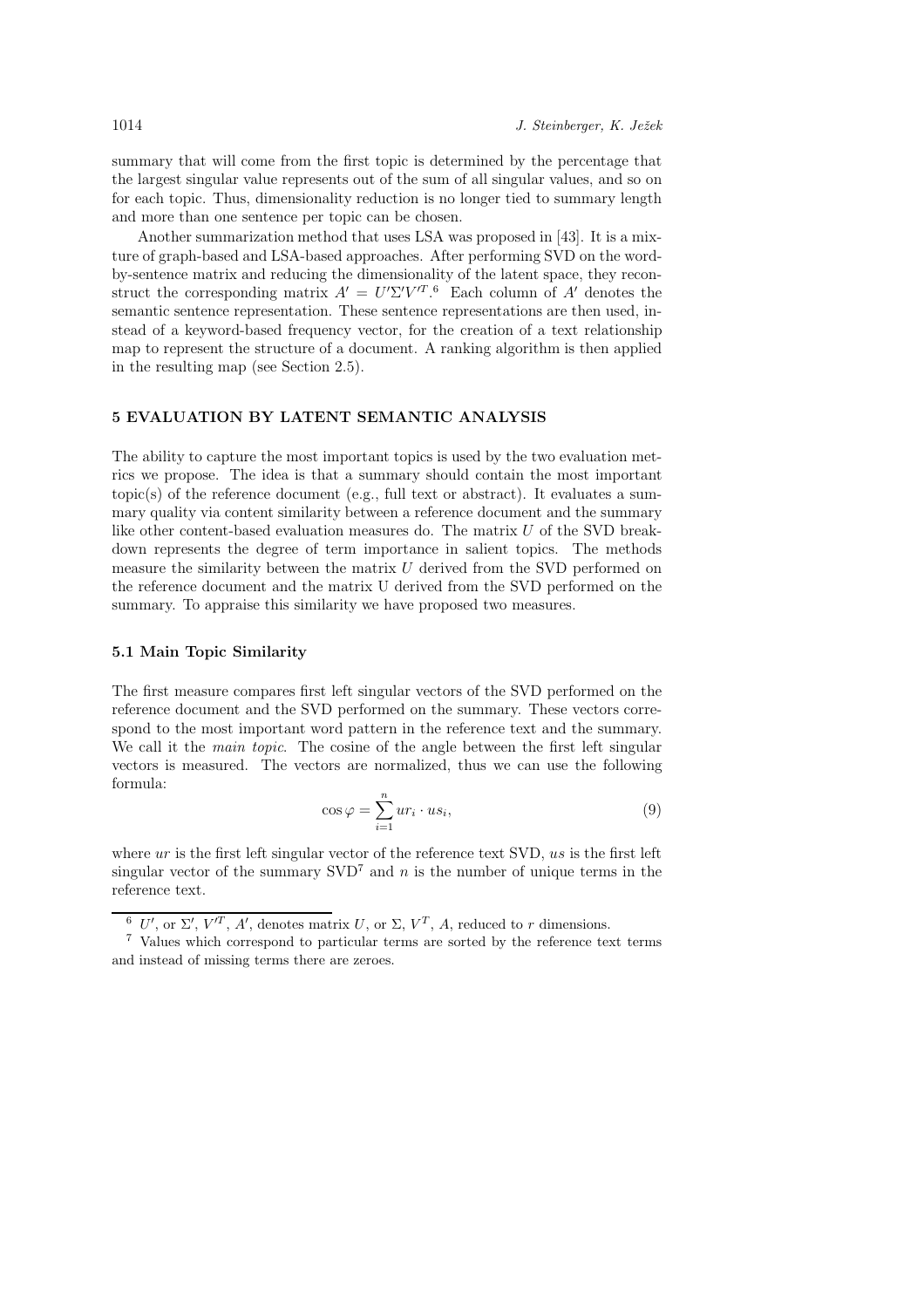# 5.2 Term Significance Similarity

The second LSA measure compares a summary with the reference document from an angle of r most salient topics. The idea behind it is that there should be the same important topics/terms in both documents. The first step is to perform the SVD on both the reference document and summary matrices. Then we need to reduce the dimensionality of the documents' SVDs to leave only the important topics there.

#### 5.2.1 Dimensionality Reduction

If we perform SVD on a  $m \times n$  matrix we can look at the new dimensions as descriptions of document's topics or some sort of pseudo sentences. They are linear combinations of original terms. The first dimension corresponds to the most important pseudo sentence<sup>8</sup>. From the summarization point of view, the summary contains  $r$  sentences, where  $r$  is dependent on the summary length. Thus, the approach of setting the level of dimensionality reduction  $r$  is the following:

- We know what percentage of the reference document the summary is  $p\%$ . The length is measured in the number of words. Thus,  $p = \min(sw/fw \cdot 100, 100)$ , where sw is the number of words in the summary and  $fw$  is the number of words in the reference text.<sup>9</sup>
- We reduce the latent space to r dimensions, where  $r = p/100 \cdot total \ number$ of dimensions. In our case, the total number of dimensions is the same as the number of sentences.

The evaluator can thus automatically determine the number of significant dimensions dependent on the summary/reference document length ratio.

Example: The summary contains  $10\%$  of full text words and the full text contains 30 sentences. Thus, SVD creates a space of 30 dimensions and we choose the 3 most important dimensions (r is set to 3).

However,  $p\%$  dimensions contain more than  $p\%$  information. It is possible to estimate each dimension's significance from the magnitude of its singular value. In [7] it was proved that the statistical significance of each LSA dimension is approximately the square of its singular value.

We performed an experiment with DUC2002 data in which we tried to find out how much information is contained in the top  $p\%$  dimensions. In [7] it was shown that the magnitudes of the squares of singular values follow a Zipf-like distribution:

$$
\sigma_i^2 = a \cdot i^b,\tag{10}
$$

where  $b$  is very close to  $-1$  and  $a$  is very large.

<sup>8</sup> It is the first left singular vector.

 $9$  When the reference document is represented by an abstract, the *min* function arranges that even if the summary is longer than the reference document,  $p$  is 100 %, (e.g., we take all topics of the abstract).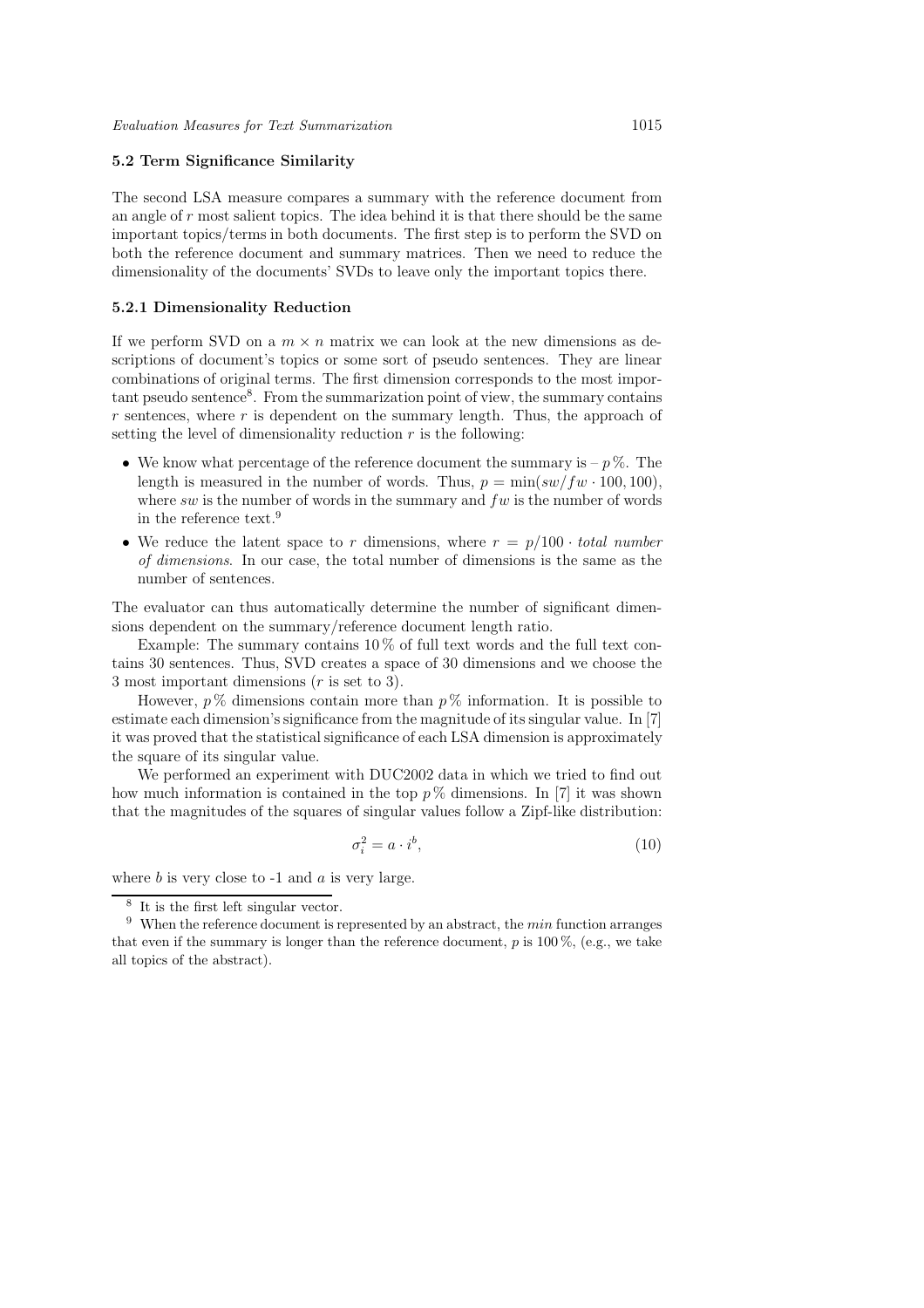Suppose, for example, we have singular values  $[10, 7, 5, \ldots]$ , that their significances (squares of singular values) are  $[100, 49, 25, \ldots]$ , and that the total significance is 500 (sum of the singular value squares). Then the relative significances are  $[20\%, 9.8\%, 5\%, \ldots]$ : i.e., the first dimension captures  $20\%$  of the information in the original document.

Figure 3 illustrates the logarithm dependency of the significance of  $r$  most important dimensions used for evaluation on the summary length (both quantities are shown in percents). For instance, when evaluating a  $10\%$  summary, the  $10\%$ 



Fig. 3. The dependency of the significance of  $r$  most important dimensions on the summary length

most important dimensions used for evaluation deal with 40 % of document information, or when evaluating  $30\%$  summary, the top  $30\%$  dimensions deal with  $70\%$ of document information.

# 5.2.2 Term Significances

After obtaining the reduced matrices we compute the significance of each term in the document latent space. Firstly, the components of matrix  $U$  are multiplied by the square of its corresponding singular value that contains the topic significance as discussed above. The multiplication favours the values that correspond to the most important topics. The result is labeled B:

$$
B = \begin{pmatrix} u_{1,1}\sigma_1^2 & u_{1,2}\sigma_2^2 & \dots & u_{1,r}\sigma_r^2 \\ u_{2,1}\sigma_1^2 & u_{2,2}\sigma_2^2 & \dots & u_{2,r}\sigma_r^2 \\ \dots & \dots & \dots & \dots \\ u_{m,1}\sigma_1^2 & u_{m,2}\sigma_2^2 & \dots & u_{m,r}\sigma_r^2 \end{pmatrix} .
$$
 (11)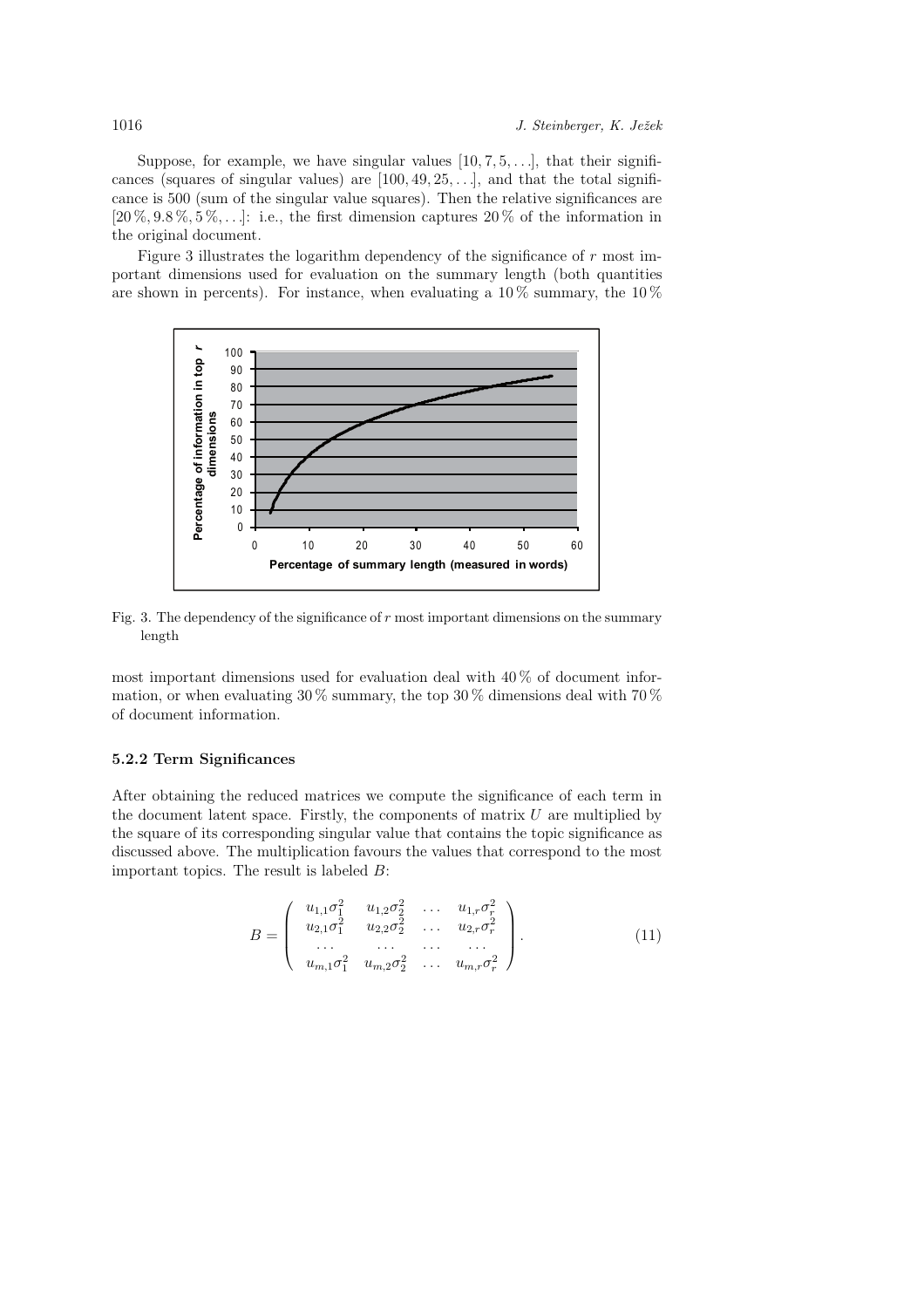Then we take matrix  $B$  and measure the length of each row vector:

$$
|b_i| = \sqrt{b_{i,1}^2 + b_{i,2}^2 + \ldots + b_{i,r}^2}.
$$
 (12)

This corresponds to the importance of each term within the r most salient topics. From these lengths, we compute the resulting term vector s:

$$
s = \begin{bmatrix} |b_1| \\ |b_2| \\ \vdots \\ |b_n| \end{bmatrix}
$$
 (13)

Vector s is further normalized. The process is performed for both reference and summary documents. Thus, we get one resulting vector for the reference document and one for the summary. Finally, the cosine of the angle between the resulting vectors, which corresponds to the similarity of the compared documents, is measured.

# 6 EXPERIMENTS

To assess the usefulness of our evaluation measures, we used the DUC 2002 corpus. This gave us the opportunity to compare the quality of the systems participating in DUC from an angle of several evaluation measures. Furthermore, we were able to compare the system rankings provided by our measures against human rankings.

In 2002 the family of ROUGE measures had not yet been introduced. However, now we were able to perform ROUGE evaluation. This gives us another interesting comparison of standard evaluation measures with our LSA-based ones. We included in the computation ROUGE-1, ROUGE-2, ROUGE-SU4, ROUGE-L, Cosine similarity, top  $n$  keywords and our two measures – Main topic similarity and Term significance similarity. The systems were sorted from each measure's point of view. Then, we computed the Pearson correlation between these rankings and human ones.

### 6.1 DUC 2002 Corpus

DUC 2002 included a single-document summarization task, in which 13 systems participated<sup>10</sup>. The test corpus used for the task contains 567 documents from different sources; 10 assessors were used to provide for each document two 100-word human summaries. In addition to the results of the 13 participating systems<sup>11</sup>, the DUC organizers also distributed baseline summaries (the first 100 words of a document). The coverage of all the summaries was assessed by humans. For assessing the quality

<sup>10</sup> 2002 is the last version of DUC that included the evaluation of single-document informative summaries. In later years only headline-length single-document summaries were analysed.

 $11$  Two systems produced only headlines. Therefore, we did not include them in the evaluation.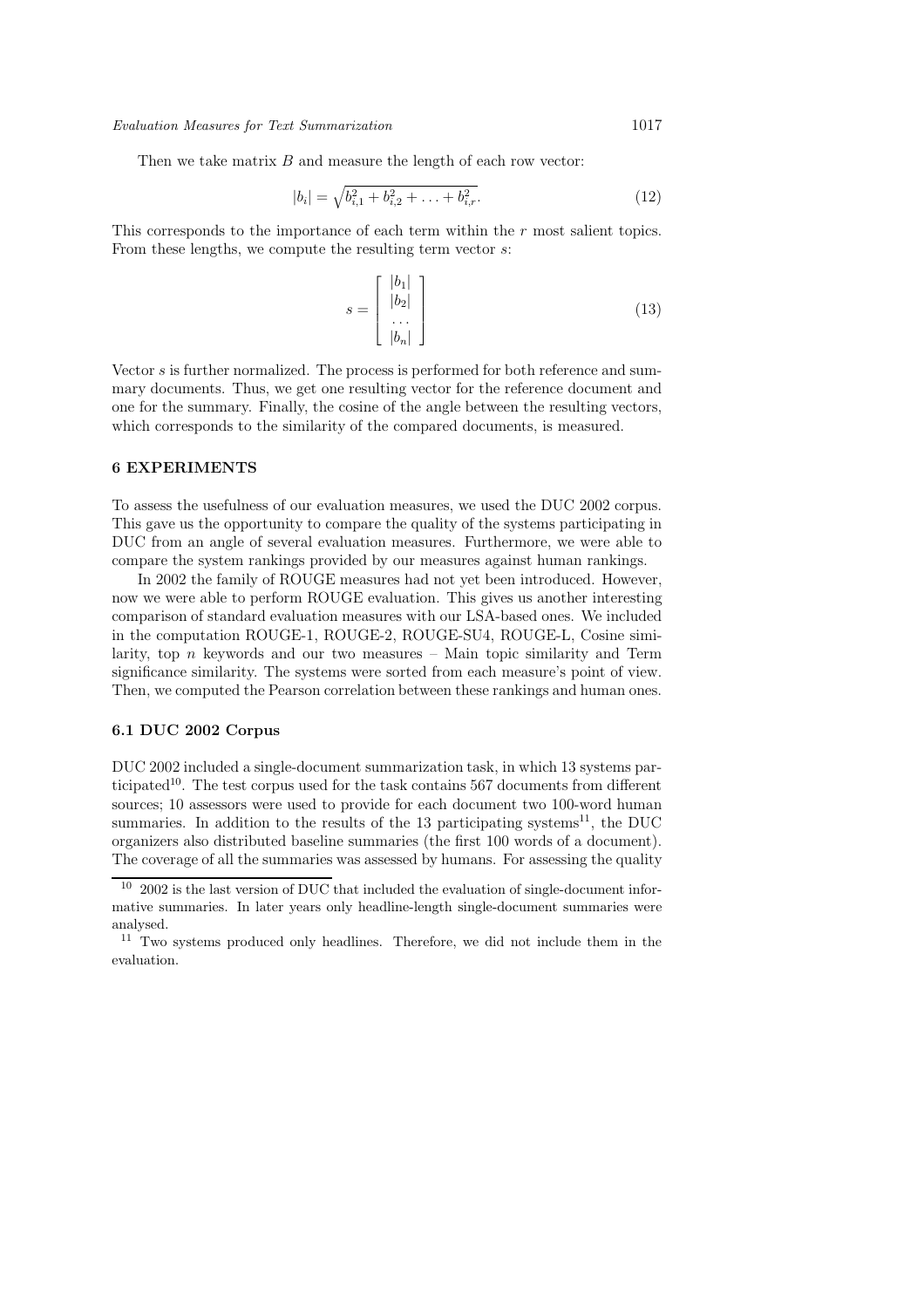of each evaluation method, we computed the Pearson correlation between system rankings and human ones.

#### 6.2 Term Weighting Schemes for SVD

We analysed various term weighting schemes for SVD input matrix. The vector  $A_i = [a_{1i}, a_{2i}, \dots, a_{ni}]^T$  is defined as:

$$
a_{ij} = L_{ij} \cdot Gij,\tag{14}
$$

where  $L_{ij}$  denotes the local weight for term j in sentence i, and  $G_{ij}$  is the global weight for term  $j$  in the whole document.

Local weighting  $L(t_{ij})$  has the following four possible alternatives [8]:

- Frequency weight (FQ in short):  $L_{ij} = tf_{ij}$ , where  $tf_{ij}$  is the number of times term  $j$  occurs in sentence  $i$ .
- Binary weight (BI):  $L_{ij} = 1$ , if term j appears at least once in sentence i;  $L(t_{ij}) = 0$ , otherwise.
- Augmented weight (AU):  $L_{ij} = 0.5 + 0.5 \cdot (tf_{ij}/tfmax_i)$ , where  $tfmax_i$  is the frequency of the most frequently occurring term in the sentence.
- Logarithm weight (LO):  $L_{ij} = \log(1 + tf_{ij}).$

Global weighting  $G_{ij}$  has the following four possible alternatives:

- No weight (NW):  $G_{ij} = 1$  for any term j.
- Inverse sentence frequency (ISF):  $G_{ij} = \log(N/n_j) + 1$ , where N is the total number of sentences in the document, and  $n_j$  is the number of sentences that contain term j.
- GFIDF (GF):  $G_{ij} = \frac{gf_j}{st_i}$  $\frac{g_{J_j}}{s_{f_j}}$ , where the sentence frequency  $s f_j$  is the number of sentences in which term j occurs, and the global frequency  $gf_j$  is the total number of times that term  $j$  occurs in the whole document.
- Entropy frequency (EN):  $G_{ij} = 1 \sum_i \frac{p_{ij} \log(p_{ij})}{log(nsent)}$ , where  $p_{ij} = tf_{ij}/gf_j$  and nsent is the number of sentences in the document.

All combinations of these local and global weights for the new LSA-based evaluation methods are compared in Figures 4 (reference document is an abstract) and 5 (reference document is the full text).

We can observe that the best performing weighting scheme when comparing summaries with abstracts was binary local weight and inverse sentence frequency global weight. When comparing summaries with full texts, a simple Boolean local weight and no global weight performed the best. However, not all of the differences are statistical significant. The best performing weightings are used for the comparison of evaluators in Tables 1 and 2.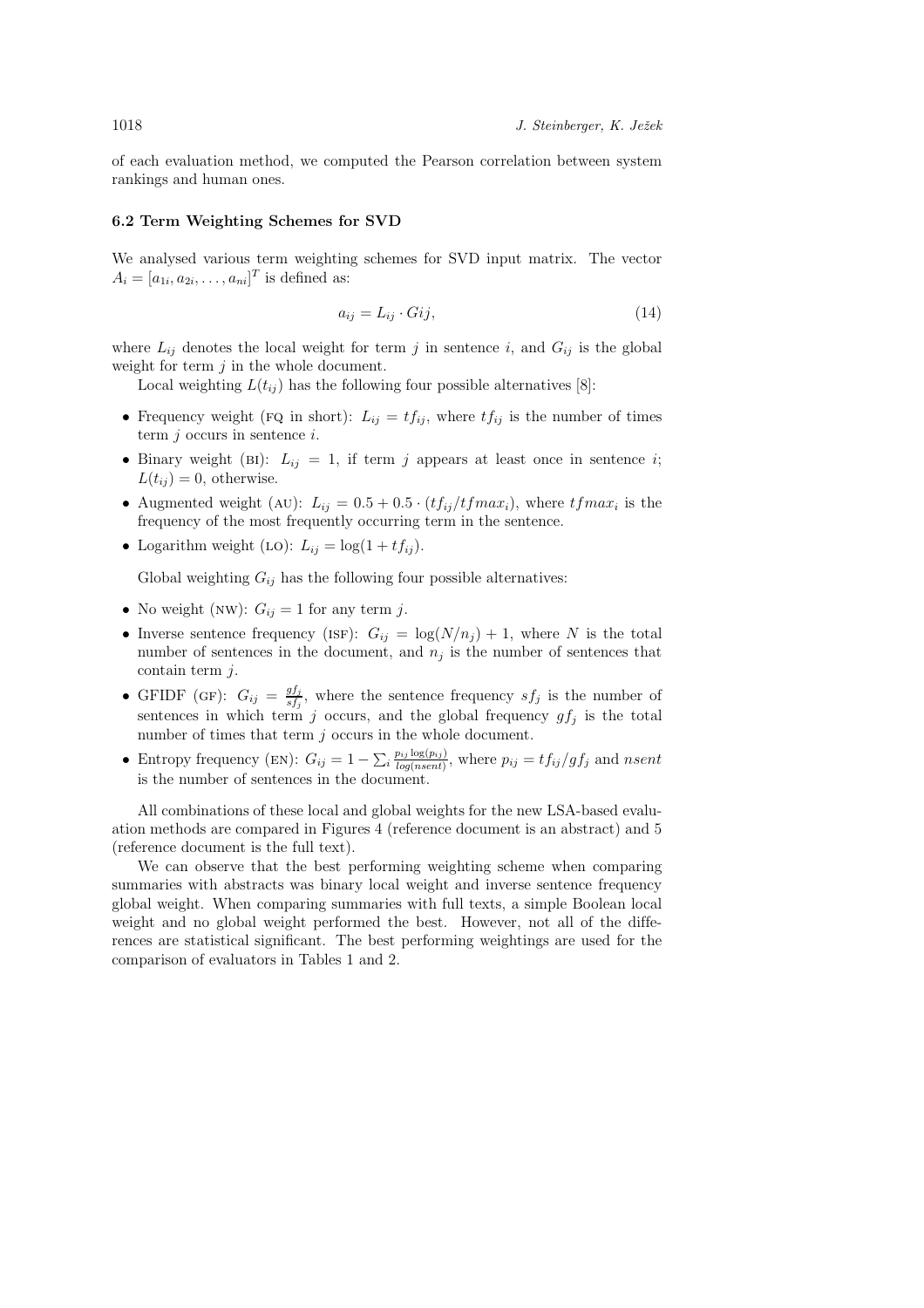

Fig. 4. The influence of different weighting schemes on the evaluation performance measure by the correlation with human scores. The meaning of the letters is as follows: [Local weight]–[Global weight]. The reference document is abstract.

# 6.3 Baseline Evaluators

We included two baseline evaluators in the evaluation. The first one – cosine similarity – was described in Section 3.3.1. The second baseline evaluator compares the set of keywords of a systems summary and that of its reference document. The most frequent lemmas of words in the document which do not occur in stop-word list were labeled as keywords. The top  $n$  keywords were compared in the experiments – see Figure 6. The best performing value of  $n$  for the 100-word summaries was 30. This setting is used in Tables 1 and 2.

#### 6.4 Summary and Abstract Similarity

In this experiment we measured the similarity of summaries with human abstracts from the angle of the studied evaluators. The correlation results can be found in Table 1.

We can observe that when comparing summaries with abstracts, ROUGE measures demonstrate the best performance. The measures showing the best correlation were ROUGE-2 and ROUGE-SU4, which is in accord with the latest DUC observations. For the LSA measures we obtained worse correlation. The first reason is that abstractors usually put in the abstract some words not contained in the original text and this can make the main topics of the abstract and an extractive summary different. Another reason is that the abstracts were sometimes not long enough to find the main topics and therefore to use all terms in evaluation, as ROUGE does,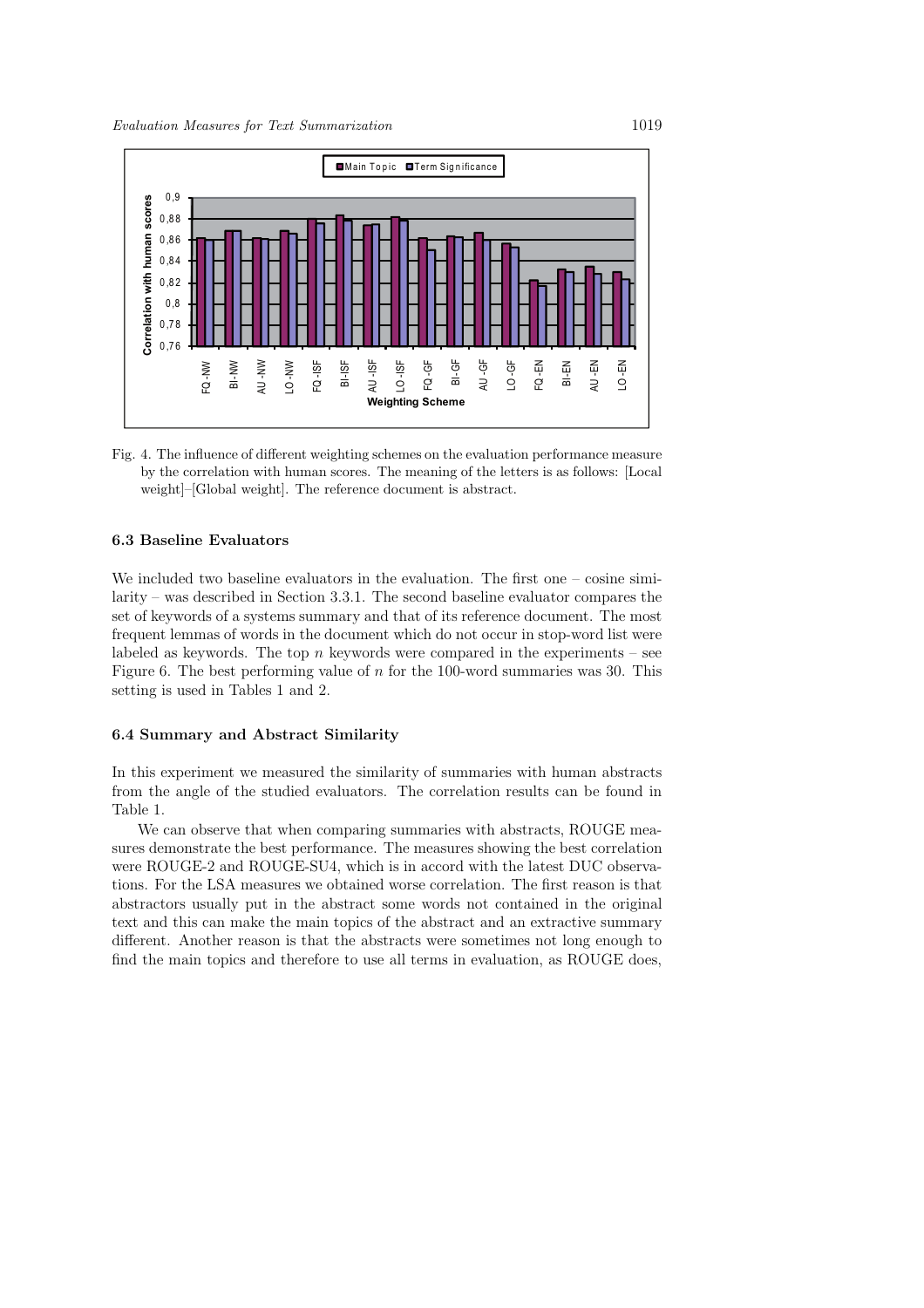

Fig. 5. The influence of different weighting schemes on the evaluation performance measure by the correlation with human scores. The meaning of the letters is as follows: [Local weight]–[Global weight]. The reference document is full text.

| <b>Score</b>                         | Correllation |
|--------------------------------------|--------------|
| $\overline{\text{ROUGE}}$ -2         | 0.96119      |
| ROUGE-SU4                            | 0.93897      |
| ROUGE-L                              | 0.91143      |
| ROUGE-1                              | 0.90317      |
| $LSA - Main Topic Similarity$        | 0.88206      |
| Keywords                             | 0.88187      |
| $LSA - Term$ Significance Similarity | 0.87869      |
| Cosine similarity                    | 0.87619      |

Table 1. Correlation between evaluation measures and human assessments – the reference document is an abstract

results in better performance. The differences between LSA measures and baselines were not statistically significant at 95 % confidence.

# 6.5 Summary and Full Text Similarity

In the second experiment we took the full text as a reference document. We compared Cosine similarity, top n keywords, and LSA-based measures with human rankings. ROUGE is not designed for comparison with full texts. We report the results in Table 2.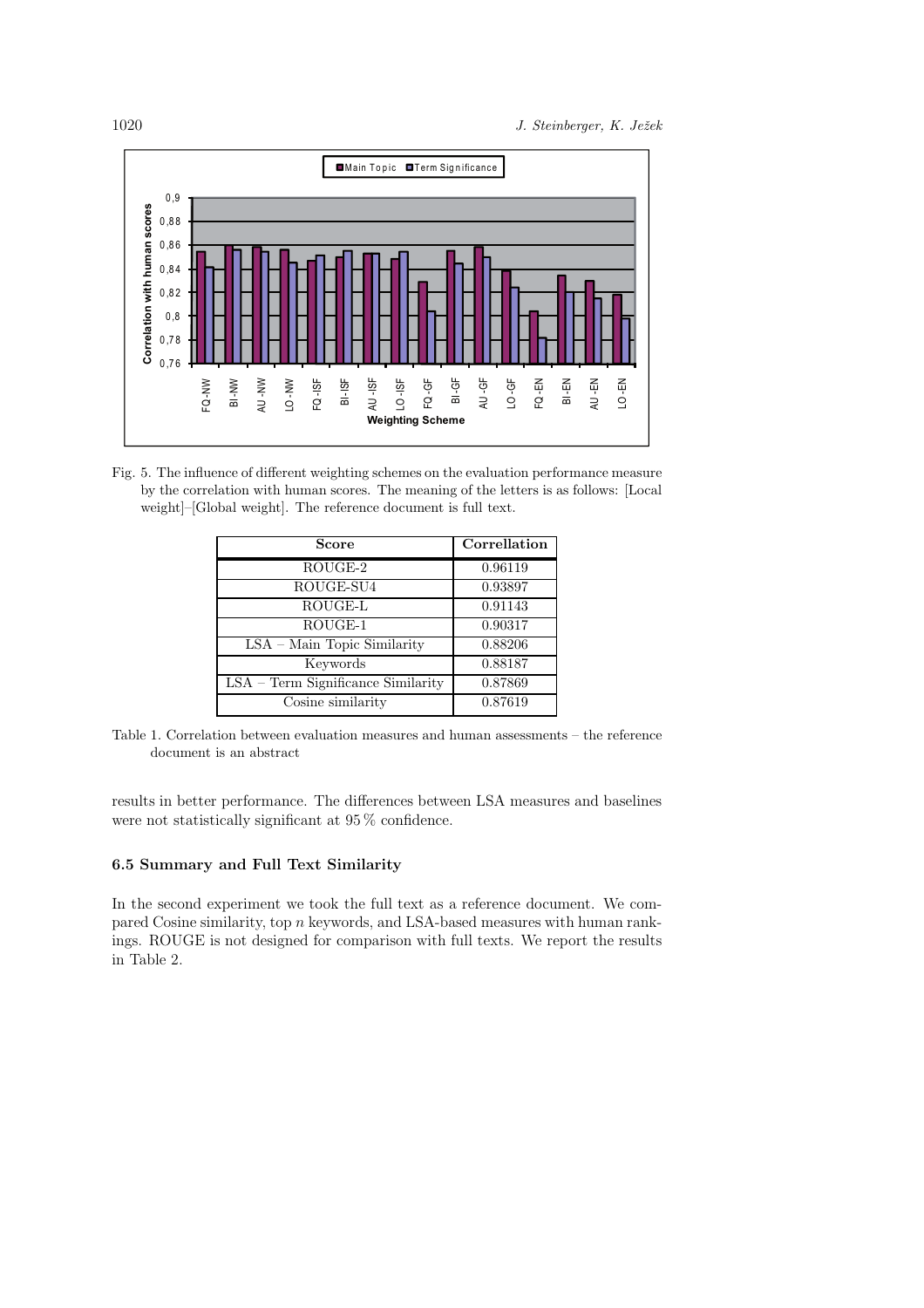

Fig. 6. The dependency of the performance of the keyword evaluator on the number of keywords

| Score                                | Correllation |
|--------------------------------------|--------------|
| $LSA - Main Topic Similarity$        | 0.85988      |
| $LSA - Term$ Significance Similarity | 0.85573      |
| Keywords                             | 0.80970      |
| Cosine similarity                    | 0.27117      |

Table 2. Correlation between evaluation measures and human assessments – the reference document is a full text

These results showed that the simple Cosine similarity did not correlate well with human rankings. Here we can see the positive influence of dimensionality reduction. It is better to take only the main terms/topics for evaluation instead of all, as Cosine similarity does. Keyword evaluator holds a solid correlation level. However, the LSA measure correlates even significantly better. The difference between LSA measures is not statistically significant at 95 % confidence and, therefore, it is sufficient to use the simpler Main topic similarity. The results suggest that LSA-based similarity is appropriate for the evaluation of extractive summarization where abstracts are not available.

# 7 CONCLUSIONS

We have covered the basic ideas of recent approaches to text summarization. The exact taxonomy of evaluation methods was presented. Moreover, we introduced our metrics, which are based on latent semantic analysis that can capture the main topics of an article. We experimentally compared the approach with state-of-the-art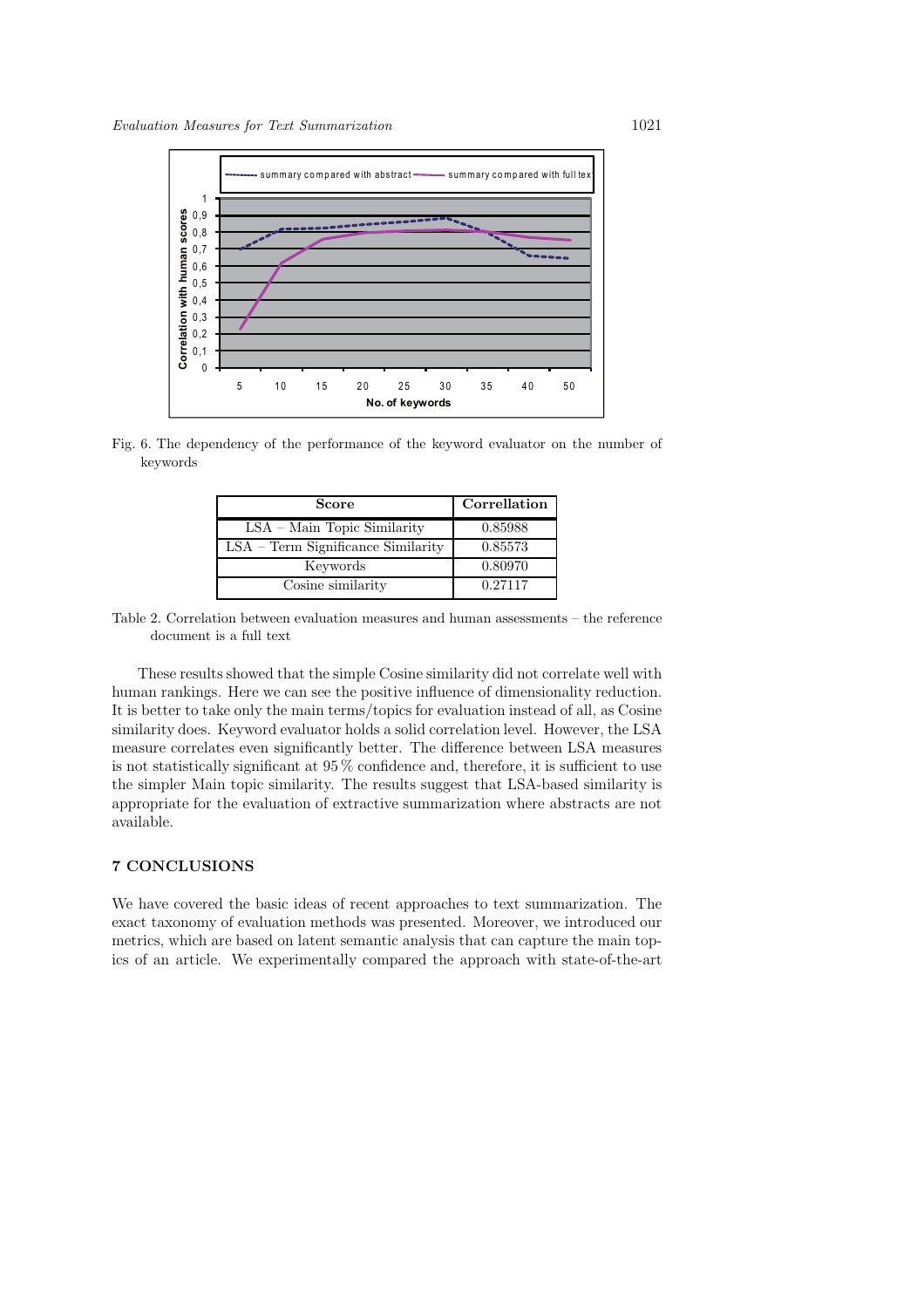ROUGE evaluation measures. We demonstrated that the system ranking provided by ROUGE correlates well with the human ranking when comparing summaries with abstracts. The appropriate usage of our LSA-based evaluation measures is to compare summaries with full texts. The method works well on extractive summaries. If abstracts are included in a corpus we recommend using the ROUGE family, however, if not then LSA-based comparison with the source is a good choice. For the future we plan to apply our evaluation method in multi-document summarization.

# Acknowledgement

This research was partly supported by National Research Programme II, project 2C06009 (COT-SEWing).

#### REFERENCES

- [1] Barzilay, R.—Elhadad, M.: Using Lexical Chains for Text Summarization. In Proceedings of the ACL/EACL '97 Workshop on Intelligent Scalable Text Summarization, Madrid, Spain, 1997, pp. 10–17.
- [2] Baxendale, P. B.: Man-Made Index for Technical Literature An Experiment. In IBM Journal of Research Development, Vol. 2, 1958, No. 4, pp. 354–361.
- [3] Benbrahim, M.—Ahmad, K.: Text Summarisation: The Role of Lexical Cohesion Analysis. In The New Review of Document & Text Management, 1995, pp. 321–335.
- [4] Berry, M.W.—Dumais, S. T.—O'Brien, G.W.: Using Linear Algebra for Intelligent IR. In SIAM Review, Vol. 37, 1995, No. 4.
- [5] BOGURAEV, B.-KENNEDY, C.: Salience-Based Content Characterization of Text Documents. In I. Mani and M. T. Maybury, eds., Advances in Automatic Text Summarization, The MIT Press, 1999.
- [6] Brin, S.—Page, L.: The Anatomy of a Large-Scale Hypertextual Web Search Engine. In Computer Networks and ISDN Systems, Vol. 30, 1998, pp. 1–7.
- [7] Ding, Ch.: A Probabilistic Model for Latent Semantic Indexing. In Journal of the American Society for Information Science and Technology, Vol. 56, 2005, No. 6, pp. 597–608.
- [8] Dumais, S. T.: Improving the Retrieval of Information from External Sources. In Behavior Research Methods, Instruments & Computers, Vol. 23, 1991, No. 2, pp. 229–236.
- [9] EDMUNDSON, H. P.: New Methods in Automatic Extracting. In Journal of the Association for Computing Machinery, Vol. 16, 1969, No. 2, pp. 264–285.
- [10] Gong, X.—Liu, X.: Generic Text Summarization Using Relevance Measure and Latent Semantic Analysis. In Proceedings of ACM SIGIR, New Orleans, USA, 2002.
- [11] Hovy, E.—Lin, C.-Y.: Automated Text Summarization in SUMMARIST. In I. Mani and M. T. Maybury, eds., Advances in Automatic Text Summarization, 1999, The MIT Press, pp. 81–94.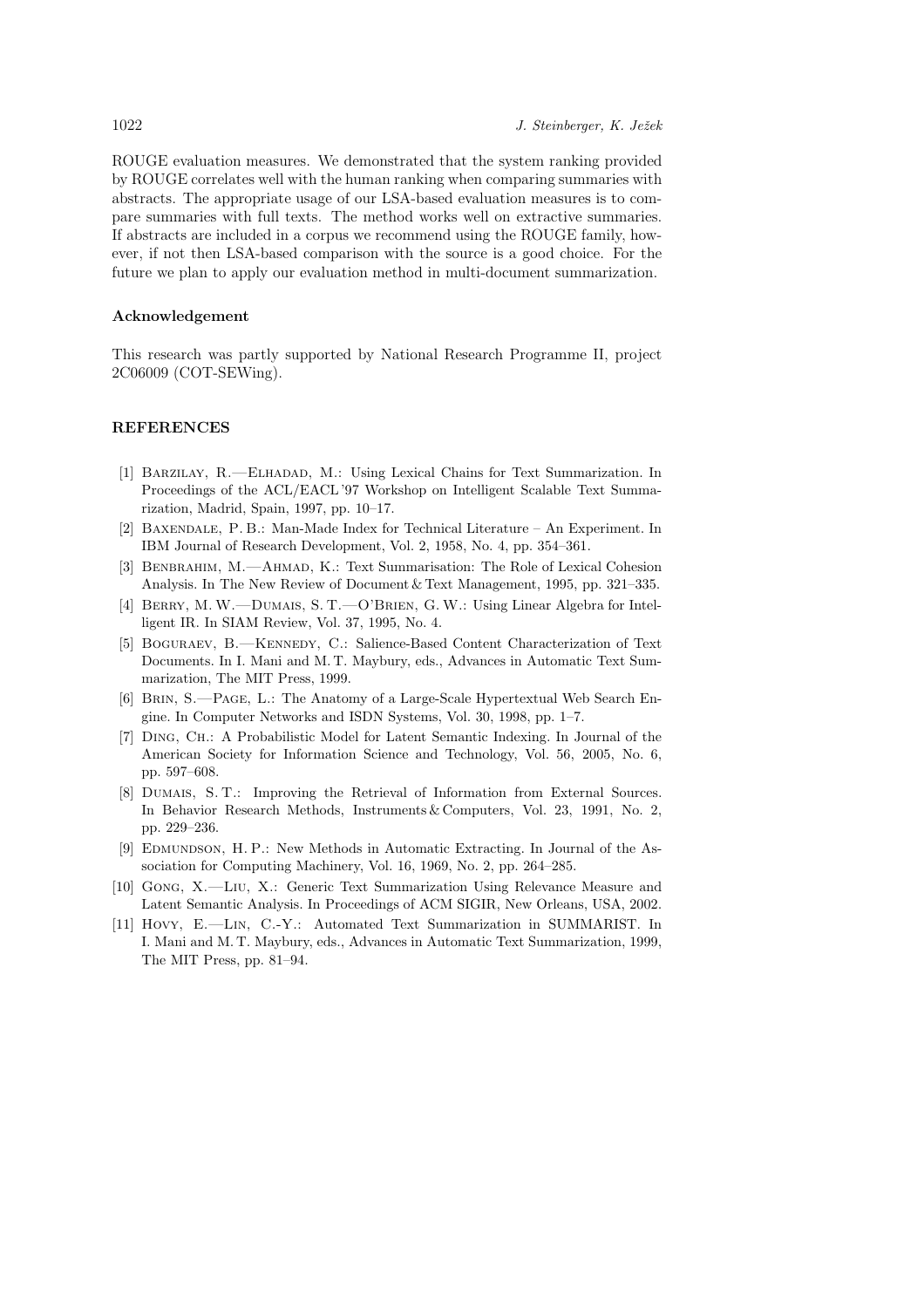- [12] HYNEK, J.—JEŽEK, K.: Practical Approach to Automatic Text Summarization. In Proceedings of the ELPUB '03 Conference, Guimaraes, Portugal, 2003, pp. 378–388.
- [13] Jing, H.: Sentence Reduction for Automatic Text Summarization. In Proceedings of the 6th Applied Natural Language Processing Conference, Seattle, USA, 2000, pp. 310–315.
- [14] Jing, H.—McKeown, K.: Cut and Paste Based Text Summarization. In Proceedings of the 1st Meeting of the North American Chapter of the Association for Computational Linguistics, Seattle, USA, 2000, pp. 178–185.
- [15] Kleinberg, J. M.: Authoritative Sources in a Hyper-Linked Environment. In Journal of the ACM, Vol. 46, 1999, No. 5, pp. 604–632.
- [16] Knight, K.—Marcu, D.: Statistics-Based Summarization Step One: Sentence Compression. In Proceeding of The 17<sup>th</sup> National Conference of the American Association for Artificial Intelligence, 2000, pp. 703–710.
- [17] KOVAĽ, R.—NÁVRAT, P.: Intelligent Support for Information Retrieval of Web Documents. In Computing and Informatics, Vol. 21, 2002, No. 5, pp. 509–528.
- [18] Kupiec, J.—Pedersen, J. O.— Chen, F.: A Trainable Document Summarizer. In Research and Development in Information Retrieval, 1995, pp. 68–73.
- [19] LANDAUER, T. K.—DUMAIS, S. T.: A Solution to Platois Problem: the Latent Semantic Analysis Theory of the Acquisition, Induction, and Representation of Knowledge. In Psychological Review, Vol. 104, 1997, pp. 211–240.
- [20] Lin, Ch.—Hovy, E.: Automatic Evaluation of Summaries Using n-Gram Co-Occurrence Statistics. In Proceedings of HLT-NAACL, Edmonton, Canada, 2003.
- [21] Lin, Ch.: ROUGE: A Package for Automatic Evaluation of Summaries. In Proceedings of the Workshop on Text Summarization Branches Out, Barcelona, Spain, 2004.
- [22] Luhn, H. P.: The Automatic Creation of Literature Abstracts. In IBM Journal of Research Development, Vol. 2, 1958, No. 2, pp. 159–165.
- [23] Mani, I.—Firmin, T., House, D.—Klein, G.—Sundheim, B.—Hirschman, L.: The TIPSTER Summac Text Summarization Evaluation. In Proceedings of the 9th Meeting of the European Chapter of the Association for Computational Linguistics, 1999, pp. 77–85.
- [24] Marcu, D.: From Discourse Structures to Text Summaries. In Proceedings of the ACLI97/EACLI97 Workshop on Intelligent Scalable Text Summarization, Madrid, Spain, 1997, pp. 82–88.
- [25] McKeown, K.—Klavans, J.—Hatzivassiloglou, V.—Barzilay, R.— Eskin, E.: From Discourse Structures to Text Summaries. In Towards Multidocument Summarization by Reformulation: Progress and Prospects, AAAI/IAAI, 1999, pp. 453–460.
- [26] Mihalcea, R.—Tarau, P.: Text-Rank Bringing Order Into Texts. In Proceeding of the Comference on Empirical Methods in Natural Language Processing, Barcelona, Spain, 2004.
- [27] Mihalcea, R.— Tarau, P.: An Algorithm for Language Independent Single and Multiple Document Summarization. In Proceedings of the International Joint Conference on Natural Language Processing, Korea, 2005.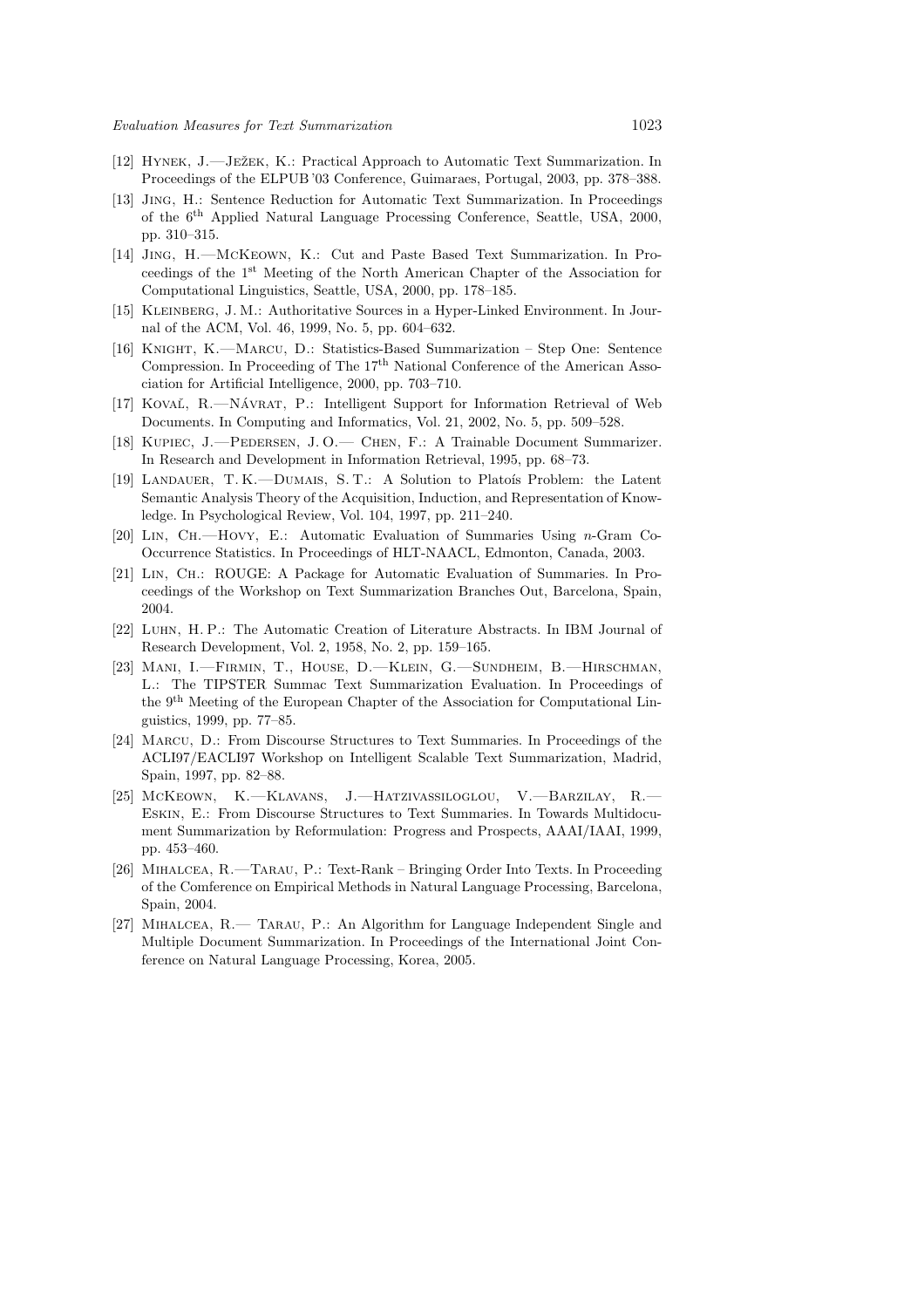- [28] Morris, A.—Kasper, G.—Adams, D.: The Effects and Limitations of Automatic Text Condensing on Reading Comprehension Performance. In Information Systems Research, Vol. 3, 1992, No. 1, pp. 17–35.
- [29] Murray, G.—Renals, S.—Carletta J.: Extractive Summarization of Meeting Recordings. In Proceedings of Interspeech, Lisboa, Portugal, 2005.
- [30] Nenkova, A.—Passonneau, R.: Evaluating Content Selection in Summarization: The Pyramid Method. In Document Understanding Conference, Vancouver, Canada, 2005.
- [31] Ono, K.—Sumita, K.—Miike, S.: Abstract Generation Based on Rhetorical Structure Extraction. In Proceedings of the International Conference on Computational Linguistics, Kyoto, Japan, 1994, pp. 344–348.
- [32] RADEV, D.-JING, H.-BUDZIKOWSKA, M.: Centroid-Based Summarization of Multiple Documents. In ANLP/NAACL Workshop on Automatic Summarization, Seattle, USA, 2000.
- [33] Radev, D.—Teufel, S.—Saggion, H.—Lam, W.—Blitzer, J.—Qi, H.— Celebi, A.—Liu, D.—Drabek, E.: Evaluation Challenges in Large-Scale Document Summarization. In Proceeding of the 41<sup>st</sup> meeting of the Association for Computational Linguistics, Sapporo, Japan, 2003.
- [34] Saggion, H.—Radev, D.—Teufel, S.—Lam, W.—Strassel, S.: Developing Infrastructure for the Evaluation of Single and Multi-Document Summarization Systems in a Cross-Lingual Environment. In Proceedings of LREC, Las Palmas, Spain, 2002.
- [35] Salton, G.: Automatic Text Processing. Addison-Wesley Publishing Company, 1988.
- [36] Siegel, S.–Castellan, N. J.: Nonparametric Statistics for the Behavioral Sciences. Berkeley, CA: McGraw-Hill, 2nd edn., 1988.
- [37] SPARK JONES, K.-GALLIERS, J. R.: Evaluating Natural Language Processing Systems: An Analysis and Review. In Lecture Notes in Artificial Intelligence, No. 1083, Springer, 1995.
- [38] Sporleder, C.—Lapata, M.: Discourse Chunking and Its Application to Sentence Compression. In Proceedings of HLT/EMNLP, Vancouver, Canada, 2005, pp. 257–264.
- [39] STEINBERGER, J.—JEŽEK, K.: Text Summarization and Singular Value Decomposition. In Lecture Notes for Computer Science, Vol. 2457, pp. 245–254, Springer-Verlag, 2004.
- [40] Steinberger, J.—Kabadjov, M. A.—Poesio, M.: Improving LSA-Based Summarization with Anaphora Resolution. In Proceedings of HLT/EMNLP, Vancouver, Canada, 2005, pp. 1–8.
- [41] STEINBERGER, J.—JEŽEK, K.: Sentence Compression for the LSA-Based Summarizer. In Proceedings of the  $7<sup>th</sup>$  International Conference on Information Systems Implementation and Modelling, Přerov, Czech Republic, 2006, pp. 141-148.
- [42] TOMAN, M.—STEINBERGER, J.—JEŽEK, K.: Searching and Summarizing in Multilingual Environment. In Proceedings of the  $10<sup>th</sup>$  International Conference on Electronic Publishing, Bansko, Bulgaria, 2006.